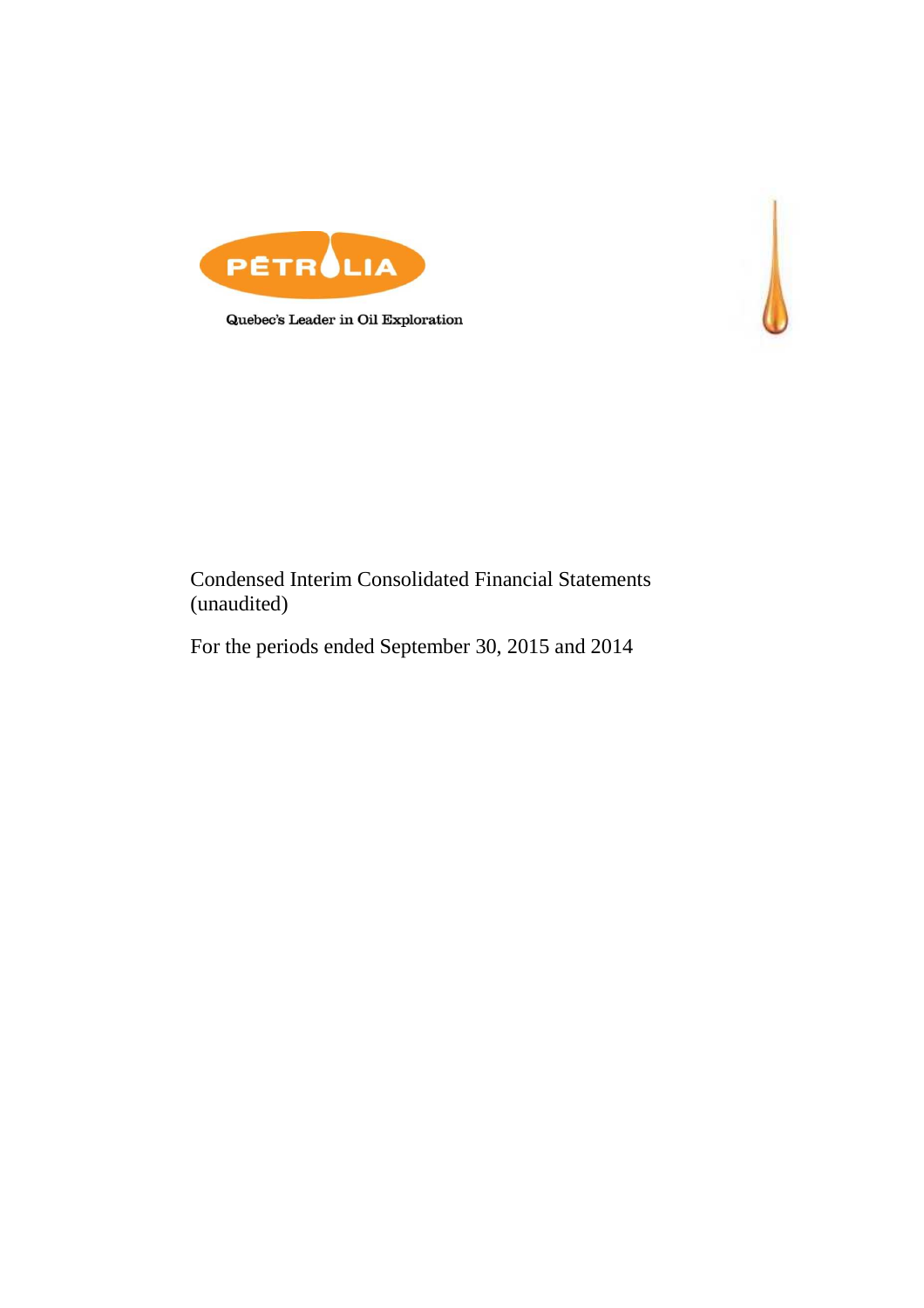### **NOTICE OF DISCLOSURE OF NON-AUDITOR REVIEW OF CONDENSED INTERIM CONSOLIDATED FINANCIAL STATEMENTS FOR THE NINE-MONTH PERIODS ENDED SEPTEMBER 30, 2015 AND 2014**

Pursuant to National Instrument 51-102, Part 4, subsection 4.3(3)(a) issued by the Canadian Securities Administrators, if the independent auditors have not performed a review of the condensed interim consolidated financial statements [the "consolidated financial statements"], the consolidated financial statements must be accompanied by a notice indicating that they have not been reviewed by the auditors.

The accompanying consolidated financial statements of Pétrolia Inc. [the "Company"] for the periods ended September 30, 2015 and 2014 have been prepared in accordance with International Financial Reporting Standards and are the responsibility of management.

The Company's independent auditors, Ernst  $&$  Young LLP, have not performed a review of these condensed interim consolidated financial statements in accordance with the standards established by the Chartered Professional Accountants of Canada ["CPA Canada"] for a review of interim financial statements by an entity's independent auditors.

November 25, 2015

| PETROLIA |                             |  |
|----------|-----------------------------|--|
|          | <b>Financial Statements</b> |  |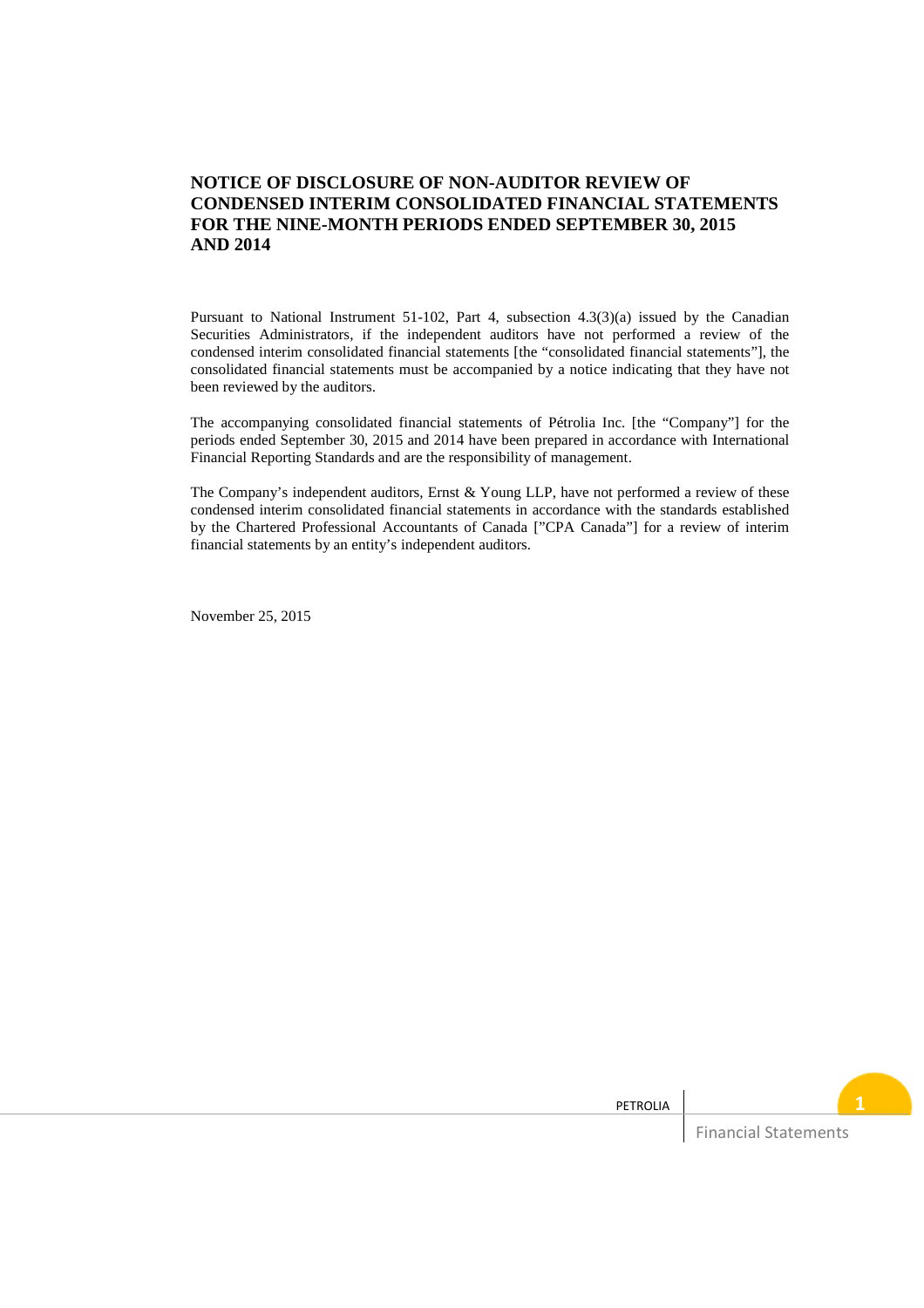

### **CONSOLIDATED STATEMENTS OF FINANCIAL POSITION**

[in Canadian dollars]

[unaudited]

|                                                         |            | As at September 30, As at December 31, |
|---------------------------------------------------------|------------|----------------------------------------|
|                                                         | 2015       | 2014                                   |
|                                                         | \$         | \$                                     |
| <b>ASSETS</b>                                           |            |                                        |
| Current                                                 |            |                                        |
| Cash and cash equivalents [Note 3]                      | 263,518    | 4,871,507                              |
| Cash and cash equivalents held for exploration [Note 3] | 1,660,428  | 368,004                                |
| Accounts receivable [Note 4]                            | 537,602    | 1,074,645                              |
| Prepaid expenses                                        | 174,472    | 176,397                                |
| Inventories                                             | 631,214    | 857,579                                |
| <b>Total current assets</b>                             | 3,267,234  | 7,348,132                              |
| <b>Non-current</b>                                      |            |                                        |
| Investments in associates [Note 5]                      | 36,583,849 | 36,564,660                             |
| Property, plant and equipment [Note 6]                  | 472,156    | 520,829                                |
| Exploration and evaluation assets [Note 7]              | 41,987,498 | 39,749,764                             |
| <b>Total non-current assets</b>                         | 79,043,503 | 76,835,253                             |
|                                                         | 82,310,737 | 84,183,385                             |
| <b>LIABILITIES AND EQUITY</b>                           |            |                                        |
| Current                                                 |            |                                        |
| Trade and other payables [Note 8]                       | 2,120,588  | 5,280,847                              |
| Current portion of deferred lease inducements           | 18,268     | 27,400                                 |
| Current portion of bank borrowings [Note 9]             | 6,568      | 6,448                                  |
| Liability related to flow-through shares                | 435,862    | 64,942                                 |
| <b>Total current liabilities</b>                        | 2,581,286  | 5,379,637                              |
| Non-current                                             |            |                                        |
| Deferred lease inducements                              |            | 11,418                                 |
| Bank borrowings [Note 9]                                | 21,911     | 26,851                                 |
| Provision for site restoration [Note 10]                | 1,127,306  | 816,220                                |
| Deferred income tax liabilities                         | 7,771,853  | 7,848,210                              |
| <b>Total non-current liabilities</b>                    | 8,921,070  | 8,702,699                              |
| <b>Total liabilities</b>                                | 11,502,356 | 14,082,336                             |
|                                                         |            |                                        |
| <b>Equity</b><br>Share capital [Note 11]                | 60,793,397 | 59,307,265                             |
| Contributed surplus                                     | 5,557,115  | 5,480,501                              |
| Retained earnings                                       | 4,457,869  | 5,313,283                              |
| <b>Total equity</b>                                     | 70,808,381 | 70,101,049                             |
|                                                         | 82,310,737 | 84,183,385                             |
|                                                         |            |                                        |

Going concern *[Note 1]*

Contingencies *[Note 15]*

Subsequent events *[note 17]*

*See accompanying notes*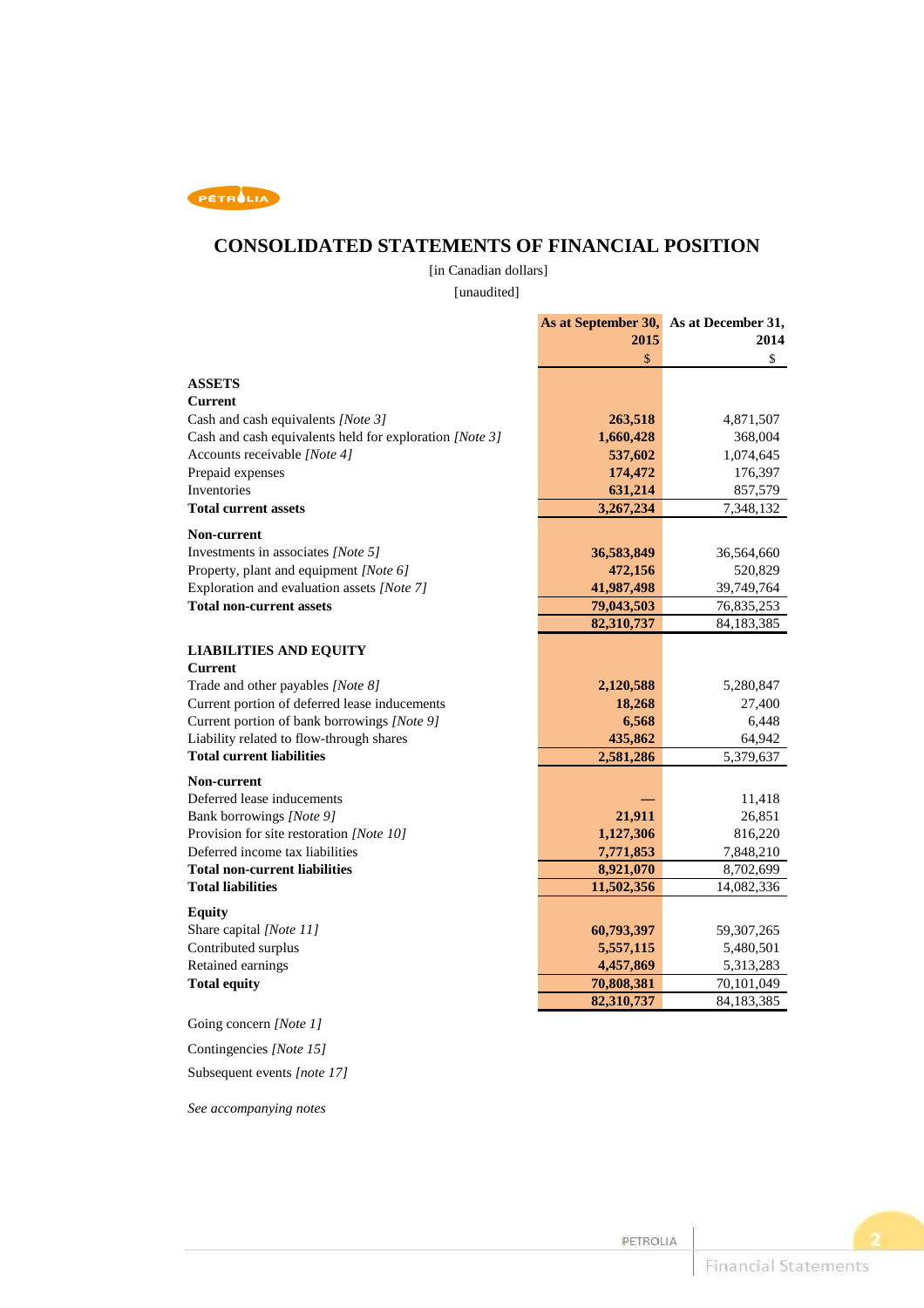

## **CONSOLIDATED STATEMENTS OF INCOME (LOSS) AND COMPREHENSIVE INCOME (LOSS)**

[in Canadian dollars]

[unaudited]

For the periods ended September 30

|                                                      | 2015         | 2014       | 2015         | 2014                |
|------------------------------------------------------|--------------|------------|--------------|---------------------|
|                                                      | $[3$ months] | [3 months] | $[9$ months] | [9 months]          |
|                                                      | \$.          |            | \$.          |                     |
|                                                      |              |            |              | [Restated [Note 5]] |
| <b>Revenues</b>                                      |              |            |              |                     |
| Project management                                   | 22,524       | 67,973     | 156,718      | 263,063             |
| Other income                                         | 998          | 2,994      | 7,166        | 8,984               |
| Gain on transfer of certain permits [Note 5]         |              |            |              | 28,059,532          |
|                                                      | 23,522       | 70,967     | 163,884      | 28, 331, 579        |
|                                                      |              |            |              |                     |
| <b>Expenses</b>                                      |              |            |              |                     |
| Administrative expenses [Schedule A]                 | 251,875      | 449,126    | 1,131,524    | 2,344,322           |
| Operating expenses [Schedule B]                      |              |            |              |                     |
| Financial income and expenses [Schedule C]           | 5,026        | 56,349     | 3,794        | 159,999             |
| Share of associates [Note 5]                         | 21,682       | 30,455     | 114,238      | 80,301              |
|                                                      | 278,583      | 535,930    | 1,249,556    | 2,584,622           |
| Income (loss) before taxes                           | (255,061)    | (464, 963) | (1,085,672)  | 25,746,957          |
| Deferred tax (recovery)                              | 151,801      | (166,063)  | (230, 258)   | 7,244,204           |
| Net income (loss) and comprehensive income (loss)    | (406, 862)   | (298,900)  | (855, 414)   | 18,502,753          |
|                                                      |              |            |              |                     |
| <b>Basic net earnings (loss) per share [Note 12]</b> | (0.005)      | (0.004)    | (0.011)      | 0.256               |
| Diluted net earnings (loss) per share [Note 12]      | (0.005)      | (0.004)    | (0.011)      | 0.255               |

*See accompanying notes* 

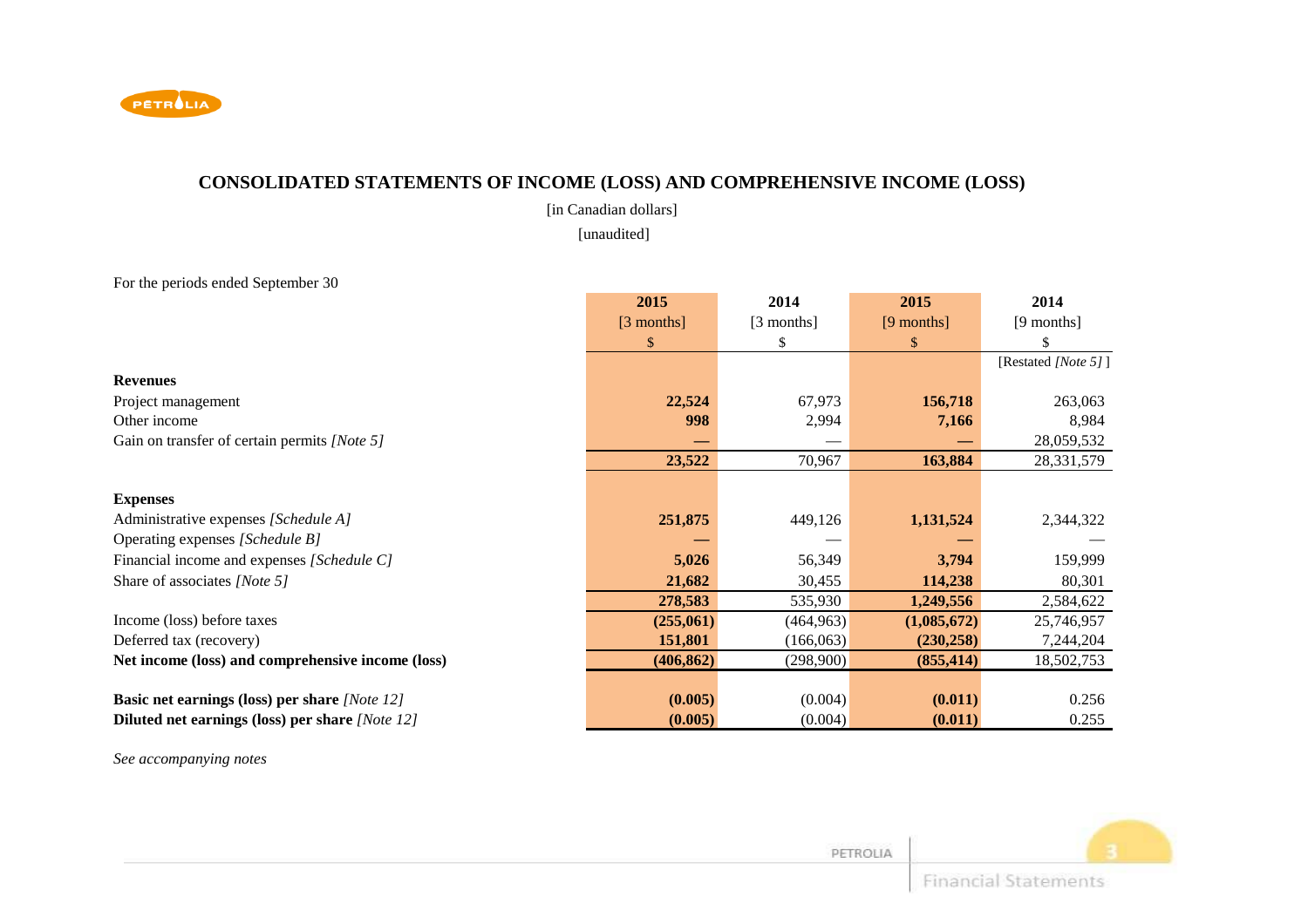

# **CONSOLIDATED STATEMENTS OF CHANGES IN EQUITY**

[in Canadian dollars][unaudited]

|                                                               | Share capital | Contributed<br>surplus | <b>Retained</b><br>earnings<br>(deficit) | <b>Total</b><br>equity |
|---------------------------------------------------------------|---------------|------------------------|------------------------------------------|------------------------|
|                                                               | \$            | \$                     | \$                                       | \$                     |
| <b>Balance as at January 1, 2014</b>                          | 54,546,758    | 4,824,472              | (12, 268, 489)                           | 47,102,741             |
| Shares issued                                                 | 5,064,526     |                        |                                          | 5,064,526              |
| Stock options exercised                                       | 7,500         |                        |                                          | 7,500                  |
| Share-based compensation                                      |               | 192,715                |                                          | 192,715                |
| <b>Issuance costs</b>                                         | (398, 597)    |                        |                                          | (398, 597)             |
| Deferred taxes related to issuance costs                      |               |                        |                                          |                        |
| Net income and comprehensive income                           |               |                        | 18,502,753                               | 18,502,753             |
|                                                               | 4,673,429     | 192,715                | 18,502,753                               | 23,368,897             |
| <b>Balance as at September 30, 2014 – [Restated [Note 5]]</b> | 59,220,187    | 5,017,187              | 6,234,264                                | 70,471,638             |
| Shares issued                                                 |               |                        |                                          |                        |
| Share-based compensation                                      |               | 463,314                |                                          | 463,314                |
| Issuance costs                                                | (27, 561)     |                        |                                          | (27, 561)              |
| Deferred taxes related to issuance costs                      | 114,639       |                        |                                          | 114,639                |
| Net loss and comprehensive loss                               |               |                        | (920, 981)                               | (920, 981)             |
|                                                               | 87,078        | 463,314                | (920, 981)                               | (370, 589)             |
| <b>Balance as at January 1, 2015</b>                          | 59,307,265    | 5,480,501              | 5,313,283                                | 70,101,049             |
| Shares issued                                                 | 1,609,815     |                        |                                          | 1,609,815              |
| Share-based compensation                                      |               | 76,614                 |                                          | 76,614                 |
| Issuance costs                                                | (171, 847)    |                        |                                          | (171, 847)             |
| Deferred taxes related to issuance costs                      | 48,164        |                        |                                          | 48,164                 |
| Net loss and comprehensive loss                               |               |                        | (855, 414)                               | (855, 414)             |
|                                                               | 1,486,132     | 76,614                 | (855, 414)                               | 707,332                |
| Balance as at September 30, 2015                              | 60,793,397    | 5,557,115              | 4,457,869                                | 70,808,381             |

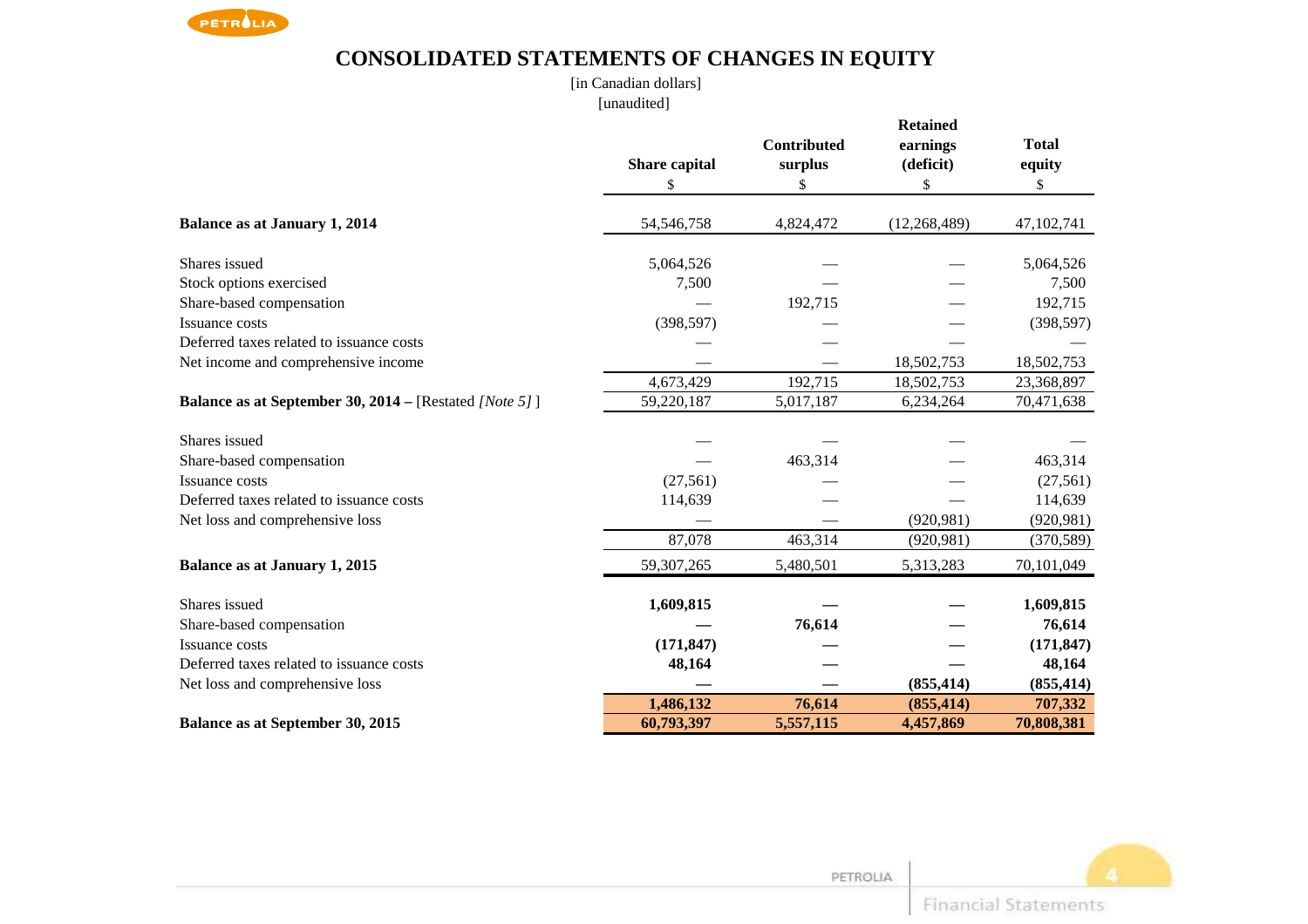

## **CONSOLIDATED STATEMENTS OF CASH FLOWS**

[in Canadian dollars]

#### [unaudited]

For the periods ended September 30

|                                                                 | 2015          | 2014                |
|-----------------------------------------------------------------|---------------|---------------------|
|                                                                 | [9 months]    | [9 months]          |
|                                                                 | \$            | \$                  |
|                                                                 |               | [Restated [Note 5]] |
| <b>OPERATING ACTIVITIES</b>                                     |               |                     |
| Net income (loss)                                               | (855, 414)    | 18,502,753          |
| Items not affecting cash:                                       |               |                     |
| Depreciation of property, plant and equipment                   | 17,840        | 80,400              |
| Amortization of financing costs                                 |               | 91,962              |
| Deferred tax (recovery)                                         | (230, 258)    | 7,244,204           |
| Share-based compensation                                        | 53,281        | 192,715             |
| Amortization of deferred lease inducements                      | (20, 550)     | (20, 550)           |
| Non-cash gain on transfer of ownership                          |               |                     |
| of certain licences                                             |               | (28,059,532)        |
| Gain on disposal of property, plant and equipment               | (3, 467)      |                     |
| Accretion expense                                               | 24,805        | 18,197              |
| Share of associates                                             | 114,238       | 80,301              |
|                                                                 | (899, 525)    | (1,869,550)         |
| Net change in non-cash operating items [Note 16]                |               |                     |
| Accounts receivable                                             | 336,445       | (134, 301)          |
| Prepaid expenses                                                | 1,925         | (412, 103)          |
| <b>Inventories</b>                                              | 226,365       | (969, 935)          |
| Trade and other payables                                        | (422, 576)    | 1,713,670           |
|                                                                 | 142,159       | 197,331             |
| Cash flows related to operating activities                      | (757, 366)    | (1,672,219)         |
|                                                                 |               |                     |
| <b>INVESTING ACTIVITIES</b>                                     |               |                     |
| Acquisitions of investments in associates                       | (43)          | (1,933,333)         |
| Additions to property, plant and equipment                      | (13,748)      | (20, 370)           |
| Acquisitions of oil and gas properties                          | (133, 054)    | (147, 669)          |
| Increase in deferred exploration costs, net of                  |               |                     |
| recovered amounts                                               | (4,323,233)   | (203, 021)          |
| Disposal of an investment                                       |               | 930,000             |
| Proceeds from disposal of property, plant and equipment         | 17,448        |                     |
| Contributions to associates                                     | (111, 702)    |                     |
| Costs related to the acquisition of an interest in an associate |               | (1,013,144)         |
| Cash flows related to investing activities                      | (4, 564, 332) | (2,387,537)         |
| <b>FINANCING ACTIVITIES</b>                                     |               |                     |
| Shares issued                                                   | 2,182,800     | 5,514,424           |
| Share issuance costs                                            | (171, 847)    | (398, 597)          |
| Repayment of bank borrowings                                    | (4, 820)      |                     |
| Cash flows related to financing activities                      | 2,006,133     | 5,115,827           |
|                                                                 |               |                     |
| Net increase (decrease) in cash and cash equivalents            | (3,315,565)   |                     |
|                                                                 |               | 1,056,071           |
| Cash and cash equivalents, beginning of period                  | 5,239,511     | 4,987,641           |
| Cash and cash equivalents, end of period [Note 16]              | 1,923,946     | 6,043,712           |

*See accompanying notes*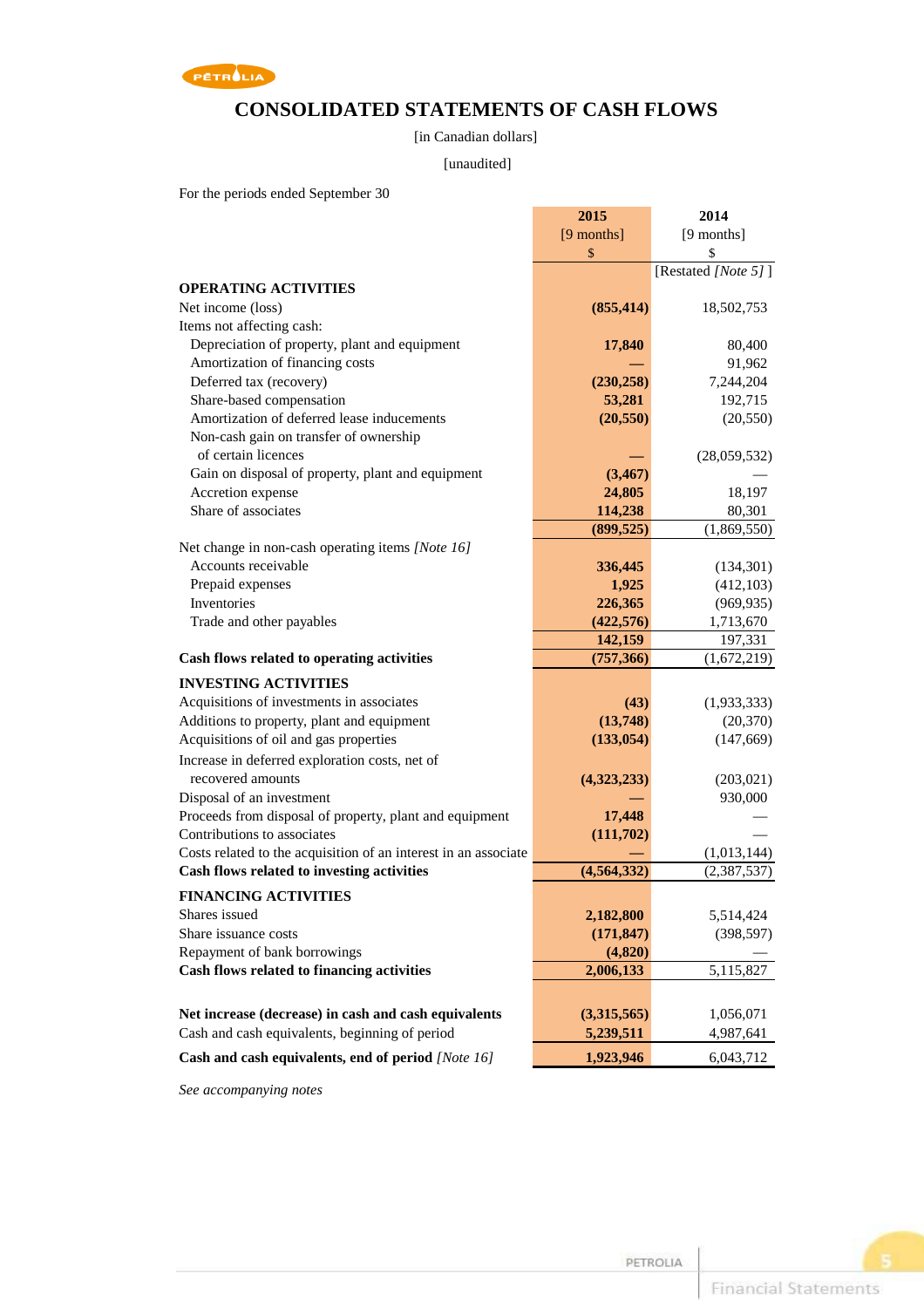

For the periods ended September 30, 2015 and 2014

### **1. INCORPORATION, NATURE OF OPERATIONS, GOING CONCERN UNCERTAINTY, AND CONDENSED FINANCIAL INFORMATION**

#### **Incorporation and nature of business**

The Company, incorporated under Part IA of the Québec *Companies Act* and governed by the provisions of the Québec *Business Corporations Act*, is an oil and gas exploration company. Its stock has been listed on the TSX Venture Exchange since February 16, 2005 under the symbol PEA. Its head office is located at 305 Charest Blvd. E., 10th Floor, Québec City, Québec, Canada G1K 3H3.

#### **Going concern**

These consolidated financial statements have been prepared on a going concern basis, which assumes that the Company will be able to realize its assets and discharge its liabilities in the normal course of business in the foreseeable future. In assessing whether the going concern assumption is appropriate, management takes into account all available information about the future, which is at least, but not limited to, 12 months from the period ended September 30, 2015. Management is aware, in making its assessment, of material uncertainties related to events and conditions that cast significant doubt upon the Company's ability to continue as a going concern. These consolidated financial statements do not include any adjustments to the carrying amounts of assets, liabilities, income and expenses and to classifications in the statement of financial position that would be necessary if the going concern assumption were not appropriate. Such adjustments could be material.

The Company has yet to determine whether its oil and gas properties contain economically feasible reserves. The Company's ability to generate revenue from its oil and gas properties hinges on its ability to economically operate its oil reserves, obtain the necessary financing to pursue property exploration, evaluation, development and construction, begin commercial production, or generate proceeds from the disposal of its exploration and evaluation assets.

PETROLIA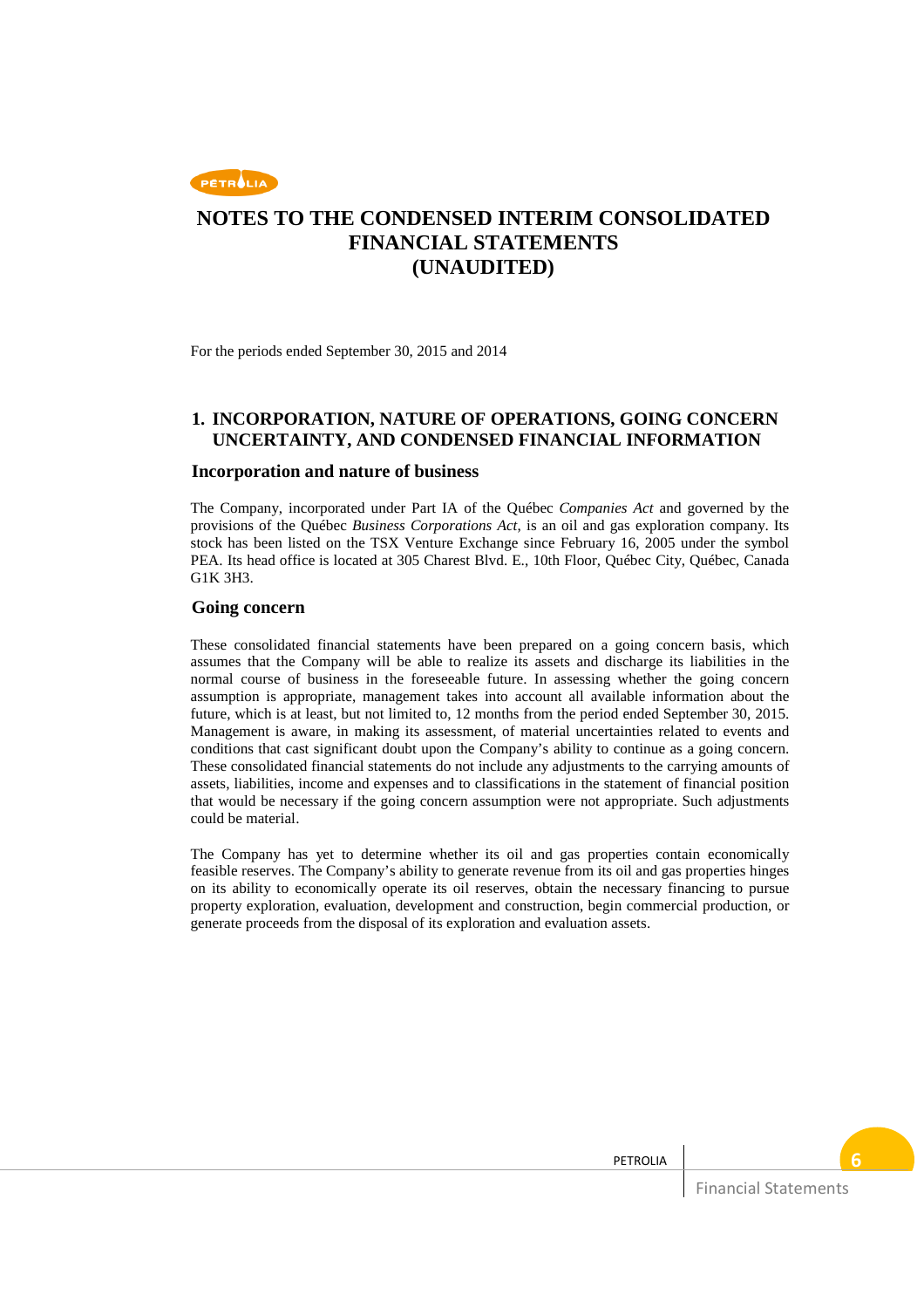

For the periods ended September 30, 2015 and 2014

In addition to ongoing working capital requirements, the Company must secure sufficient funding to meet its existing obligations and commitments under exploration and evaluation programs and pay general and administrative expenses. Management considers that the current funds are insufficient to meet the Company's obligations and anticipated expenditures through to September 30, 2016. Any shortfall could be met in a number of ways in the future, including but not limited to, the issuance of new debt or equity instruments, additional cost-cutting measures or the introduction of new partners, on which the Company is already working. If management is unable to secure new funding, the Company may be unable to continue its operations, and amounts realized for assets might be less than the amounts reflected in these financial statements.

#### **Condensed interim consolidated financial information**

The financial information as at September 30, 2015 and for the nine-month periods ended September 30, 2015 and 2014 is unaudited. However, it is management's view that all adjustments required to present fairly the results for these periods have been made. The adjustments made were of a normal recurring nature. The interim consolidated operating results do not necessarily reflect the operating results anticipated for the full fiscal year.

### **2. BASIS FOR THE PREPARATION OF CONDENSED INTERIM CONSOLIDATED FINANCIAL STATEMENTS**

These condensed interim consolidated financial statements were prepared in accordance with applicable IFRS and IAS 34, *Interim Financial Reporting*, published by the International Accounting Standards Board ("IASB") and set out in the CPA Canada Handbook. The accounting policies and the methods of computation applied in these condensed interim consolidated financial statements are the same as those in the most recent annual financial statements. The condensed interim consolidated financial statements should be read in conjunction with the audited annual financial statements for the fiscal year ended December 31, 2014, including the notes thereto.

These condensed interim consolidated financial statements for the nine-month periods ended September 30, 2015 and 2014 were approved by the Board of Directors on November 25, 2015.

All amounts are expressed in Canadian dollars.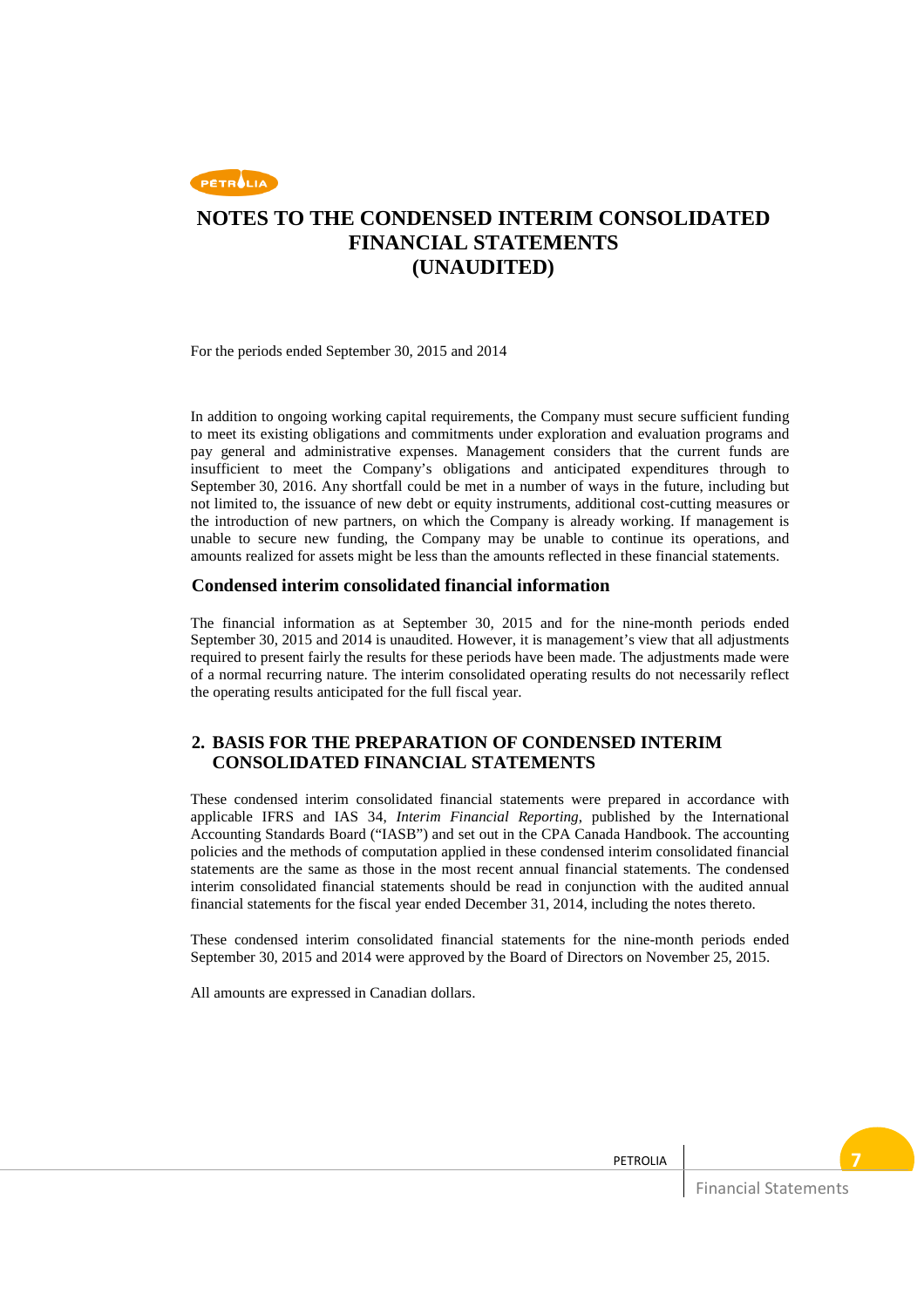# **NOTES TO THE CONDENSED INTERIM CONSOLIDATED FINANCIAL STATEMENTS (UNAUDITED)**

For the periods ended September 30, 2015 and 2014

### **3. CASH AND CASH EQUIVALENTS**

|                                            | As at September 30,<br>2015 | As at December 31,<br>2014 |
|--------------------------------------------|-----------------------------|----------------------------|
|                                            | S                           | \$                         |
| Cash                                       | 672,338                     | 3,015,868                  |
| Guaranteed investment certificates         | 1,251,608                   | 2,223,643                  |
|                                            | 1,923,946                   | 5,239,511                  |
| Less: Cash and cash equivalents            |                             |                            |
| held for exploration purposes <sup>1</sup> | 1,660,428                   | 368,004                    |
| Cash and cash equivalents                  | 263,518                     | 4,871,507                  |

<sup>1</sup> Cash and cash equivalents held for exploration purposes represent the unexpended proceeds of financing related to flow-through shares. According to restrictions imposed under financing arrangements, the Company must allocate these funds to the exploration of oil and gas properties.

As at September 30, 2015, cash and cash equivalents included a guaranteed investment certificate carrying interest at 1.30% maturing on December 3, 2015. As at December 31, 2014, cash and cash equivalents included guaranteed investment certificates bearing interest at rates from 1.25% to 1.30%, maturing from April 24 to December 3, 2015. These instruments are redeemable at any time without penalty.

#### **4. RECEIVABLES**

|                        | As at September 30,<br>2015 | As at December 31,<br>2014 |
|------------------------|-----------------------------|----------------------------|
|                        | S                           | S                          |
| Partners               |                             | 179,336                    |
| Associates             | 22,606                      | 16,786                     |
| Commodity taxes        |                             | 415,430                    |
| Tax credits receivable | 160,616                     | 133,865                    |
| Interest receivable    | 17,467                      | 17,146                     |
| Other                  | 336,913                     | 312,082                    |
|                        | 537,602                     | 1,074,645                  |

Tax credits receivable relate to claims that have not yet been reviewed by tax authorities.

All the amounts have short-term maturities.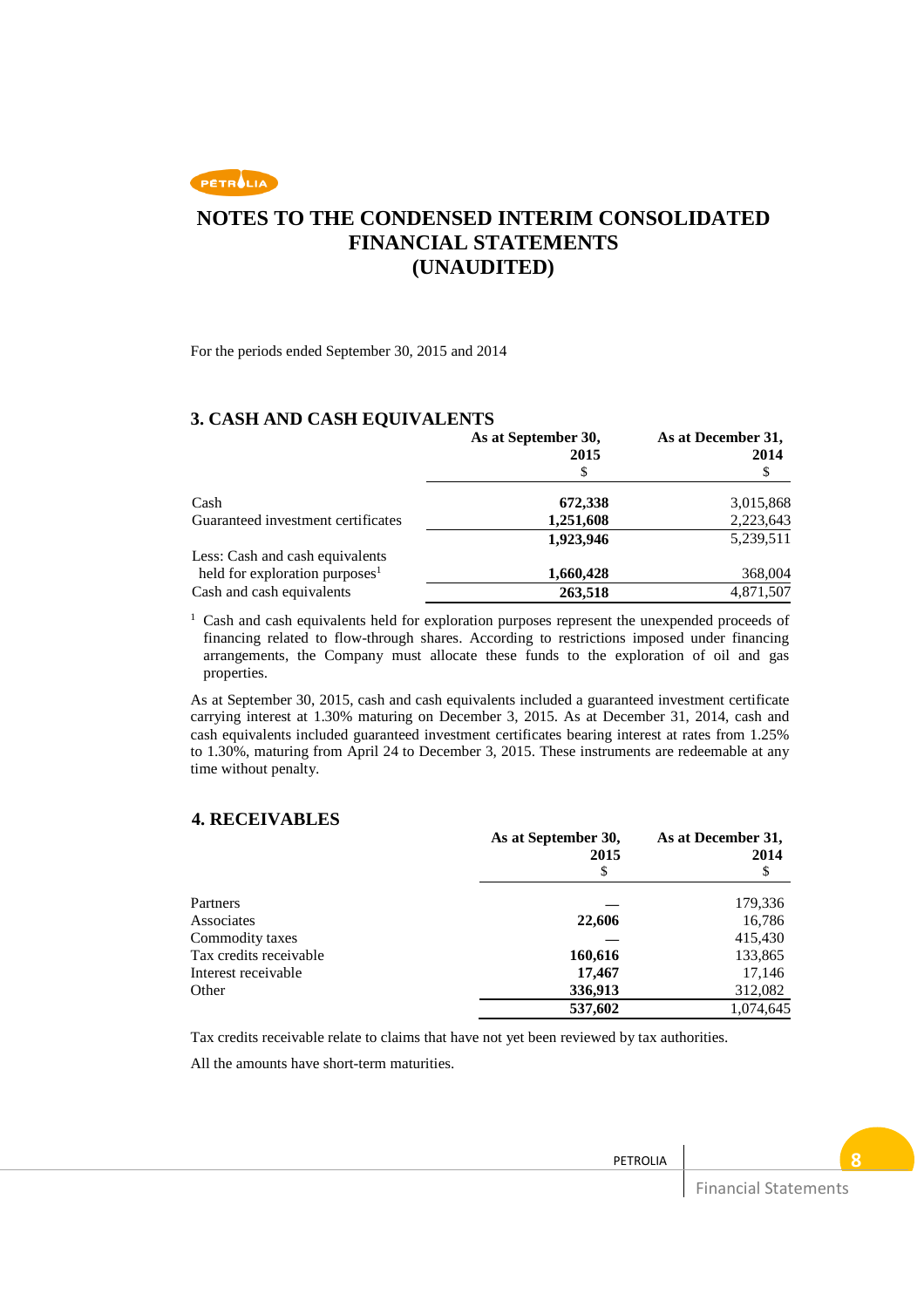

For the periods ended September 30, 2015 and 2014

### **5. INVESTMENTS IN ASSOCIATES**

#### **Anticosti property**

#### *Transaction details*

On March 31, 2014, the Company completed a transaction that resulted in a partnership, Anticosti Hydrocarbons L.P., which owns and operates the licences held previously by Pétrolia and Corridor Resources Inc. The ownership interests of the partners are as follows:

| <b>Partners</b>               | <b>Ownership interest</b> |
|-------------------------------|---------------------------|
| Ressources Québec             | 35%                       |
| Pétrolia Inc.                 | 21.7%                     |
| Corridor Resources Inc.       | 21.7%                     |
| Saint-Aubin E&P (Ouébec) Inc. | 21.7%                     |

The exploration licences were valued at \$100 million for the purposes of the transaction. Ressources Québec and St-Aubin E&P (Québec) Inc. have undertaken to finance exploration work in an amount of up to \$100 million broken down into two investment phases. Accordingly, Ressources Québec will invest up to \$56.67 million in exchange for a 28.3% interest and St-Aubin E&P (Québec) Inc. will invest \$43.33 million in exchange for a 21.7% interest. To ensure equal interests for the three public corporations and a 35% interest for Ressources Québec, Anticosti Hydrocarbons L.P. made a payment of \$15.2 million to Corridor Resources. Following these transactions, the parties' interests in the partnership are as follows: Ressources Québec owns 35%, Pétrolia 21.7%, St-Aubin E&P (Québec) Inc. 21.7% and Corridor Resources Inc. (CDH-TO) 21.7%.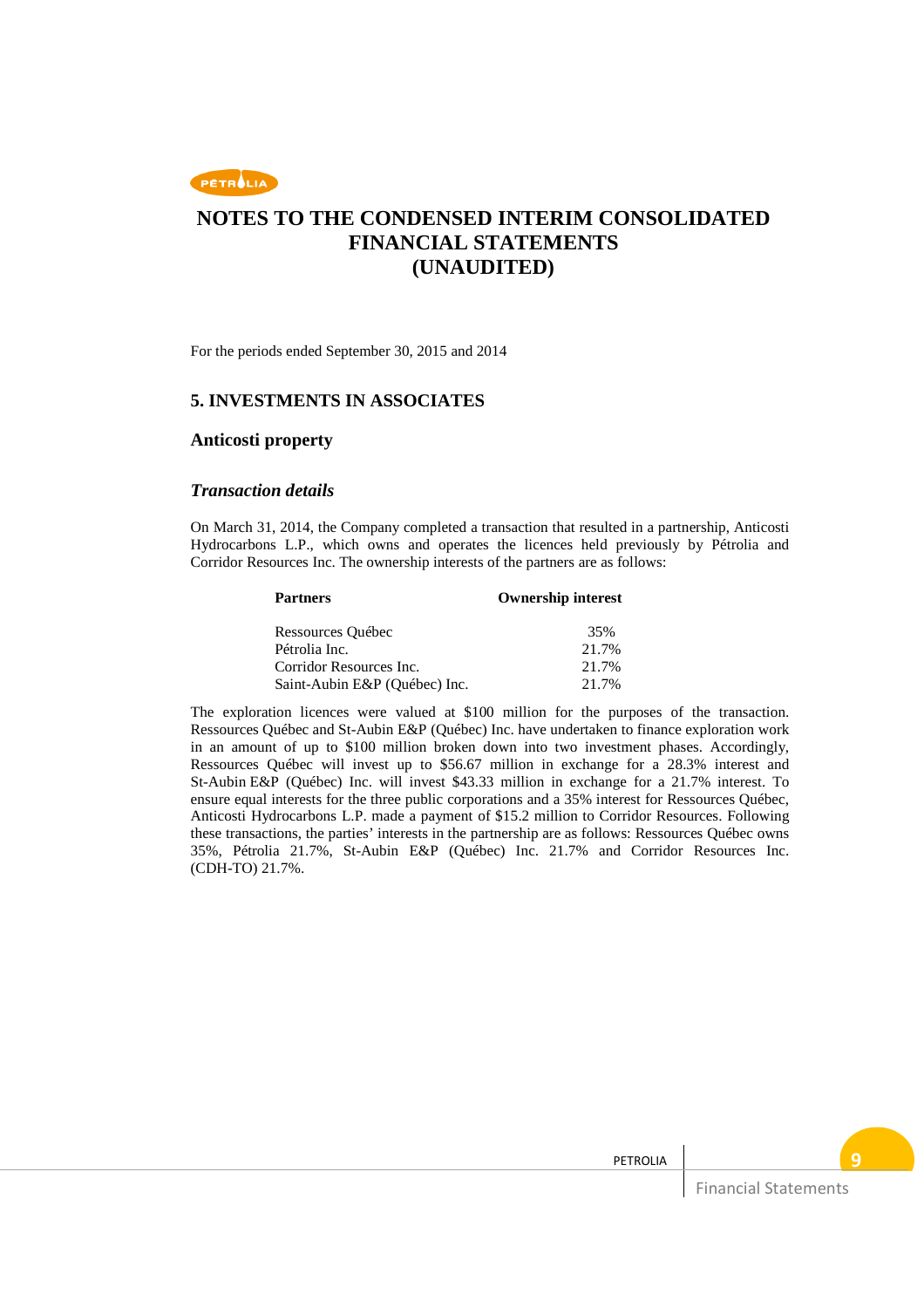# **NOTES TO THE CONDENSED INTERIM CONSOLIDATED FINANCIAL STATEMENTS (UNAUDITED)**

For the periods ended September 30, 2015 and 2014

|                                                                                                                    | <b>Anticosti</b><br><b>Hydrocarbons</b><br>L.P.<br>\$ | <b>Anticosti</b><br><b>Hydrocarbons</b><br>General<br>Partner Inc.<br>\$ | Total<br>\$           |
|--------------------------------------------------------------------------------------------------------------------|-------------------------------------------------------|--------------------------------------------------------------------------|-----------------------|
| Value of licences transferred to the partnership                                                                   | 41,400,000                                            |                                                                          | 41,400,000            |
| Share of net loss                                                                                                  | (99, 450)                                             |                                                                          | (99, 450)             |
| Contributions                                                                                                      | 80,304                                                |                                                                          | 80,304                |
| Pétrolia's<br>in<br>Anticosti<br>stated<br>interest<br><b>as</b><br>Hydrocarbons L.P.'s financial statements as at |                                                       |                                                                          |                       |
| December 31, 2014                                                                                                  | 41.380.854                                            |                                                                          | 41.380.854            |
| Professional fees incurred to acquire the interest                                                                 | 1,013,144                                             |                                                                          | 1,013,144             |
| Cash amount paid to acquire an interest totalling                                                                  |                                                       |                                                                          |                       |
| 21.7%                                                                                                              | 1,933,333                                             |                                                                          | 1,933,333             |
|                                                                                                                    | 44,327,331                                            |                                                                          | 44, 327, 331          |
| Elimination of Pétrolia's share [21.7%] in the<br>non-cash gain on transfer of ownership of                        |                                                       |                                                                          |                       |
| certain licences                                                                                                   | (7,762,671)                                           |                                                                          | (7,762,671)           |
| Value of the interest as at December 31, 2014                                                                      | 36,564,660                                            |                                                                          | 36,564,660            |
| Share of net loss<br>Contributions                                                                                 | (65, 148)<br>84.294                                   | (49,090)<br>49,090                                                       | (114, 238)<br>133,384 |
| Cash amount paid to acquire a 21.7% interest                                                                       |                                                       | 43                                                                       | 43                    |
| Value of the interest as at September 30, 2015                                                                     | 36,583,806                                            | 43                                                                       | 36,583,849            |

| The gain on the transfer of licences is calculated as follows:                       |             |
|--------------------------------------------------------------------------------------|-------------|
|                                                                                      |             |
| Value of licences transferred                                                        | 41,400,000  |
| Less:                                                                                |             |
| Carrying amount of exploration and evaluation assets                                 | 5,577,797   |
|                                                                                      | 35,822,203  |
| Adjustment to eliminate Pétrolia's share [21.7%] in the non-cash gain on transfer of |             |
| ownership of certain licences                                                        | (7,762,671) |
| Non-cash gain on the transfer of ownership of certain licences                       | 28,059,532  |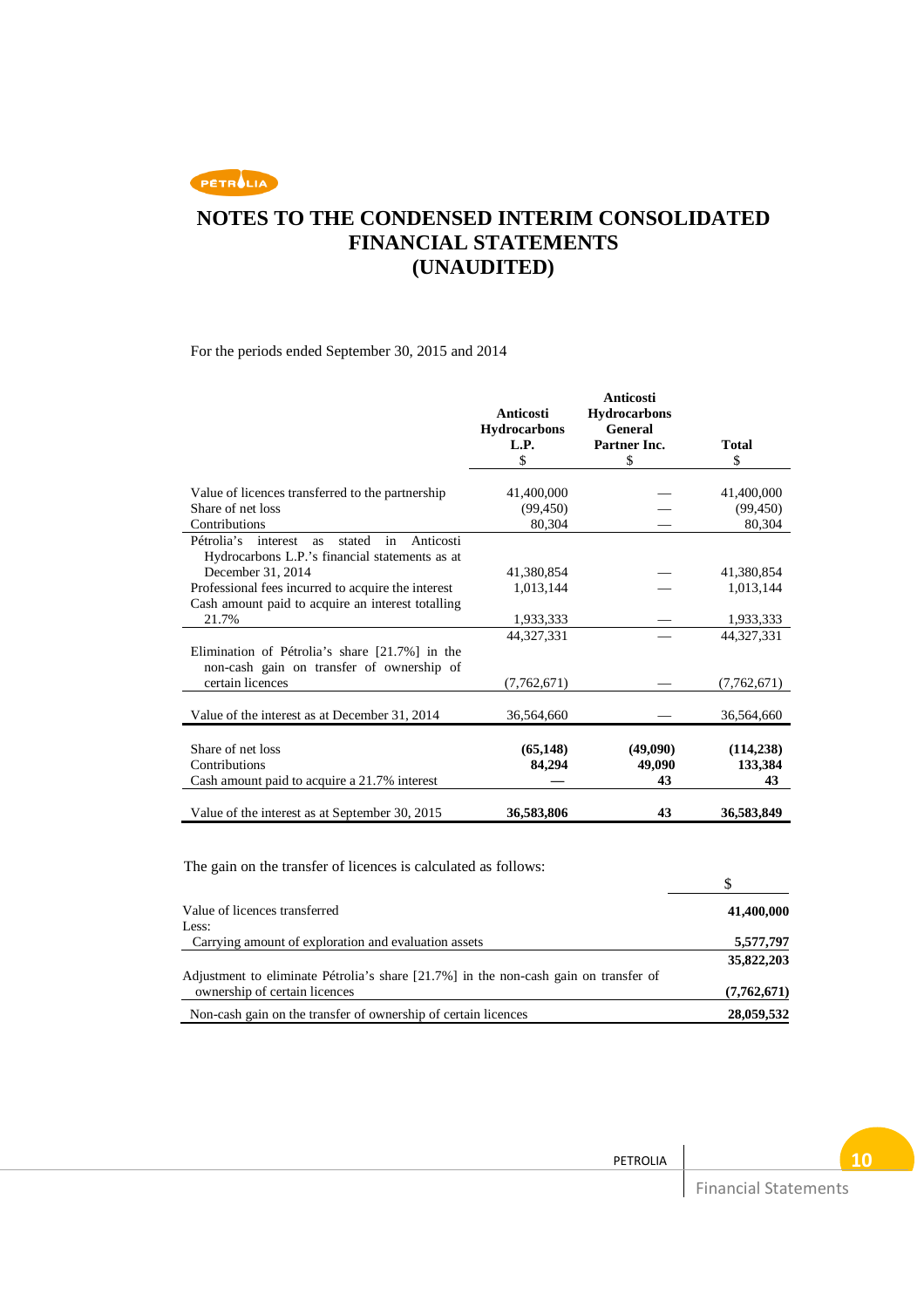

For the periods ended September 30, 2015 and 2014

During the year ended December 31, 2014, the Company reviewed the calculation of the non-cash gain on transfer of ownership of certain licences ["gain"], adjusting it to \$28,059,532 from \$27,265,936 to account for the professional fees incurred for the acquisition of an interest amounting to \$1,013,144 in the value of the interest in an associate rather than against the gain. Those adjustments resulted in an increase in the interest in an associate and the gain in the amount of \$793,596 \$ [\$1,013,144 x [100% - 21.7%]], as well an increase in deferred tax liabilities of \$213,477 as at September 30, 2014. Those adjustments also resulted in a \$580,119 increase in net income and comprehensive income as well as retained earnings for the nine-month period ended September 30, 2014 and a \$0.008 increase in net basic earnings per share and net diluted earnings per share for the nine-month period ended September 30, 2014.

#### *Financial information*

Key financial information for the investments held by Pétrolia in Anticosti Hydrocarbons L.P. and Anticosti Hydrocarbons General Partner Inc. [21.7% of units] through Investissement PEA inc. is as follows:

|                                 | As at September 30,<br>2015<br>\$ | As at December 31,<br>2014<br>S |
|---------------------------------|-----------------------------------|---------------------------------|
| Current assets                  | 3,926,720                         | 3,076,560                       |
| Non-current assets              | 120,020,456                       | 111,512,377                     |
| Current liabilities             | 565,173                           | 330,401                         |
| Non-current liabilities         |                                   | 220,481                         |
| Partners' equity                | 123,382,003                       | 114,038,055                     |
| Revenues                        |                                   |                                 |
| Net loss and comprehensive loss | (527, 251)                        | (458, 926)                      |
| Share of Pétrolia [21.7%]       | (114, 238)                        | (99, 450)                       |

PETROLIA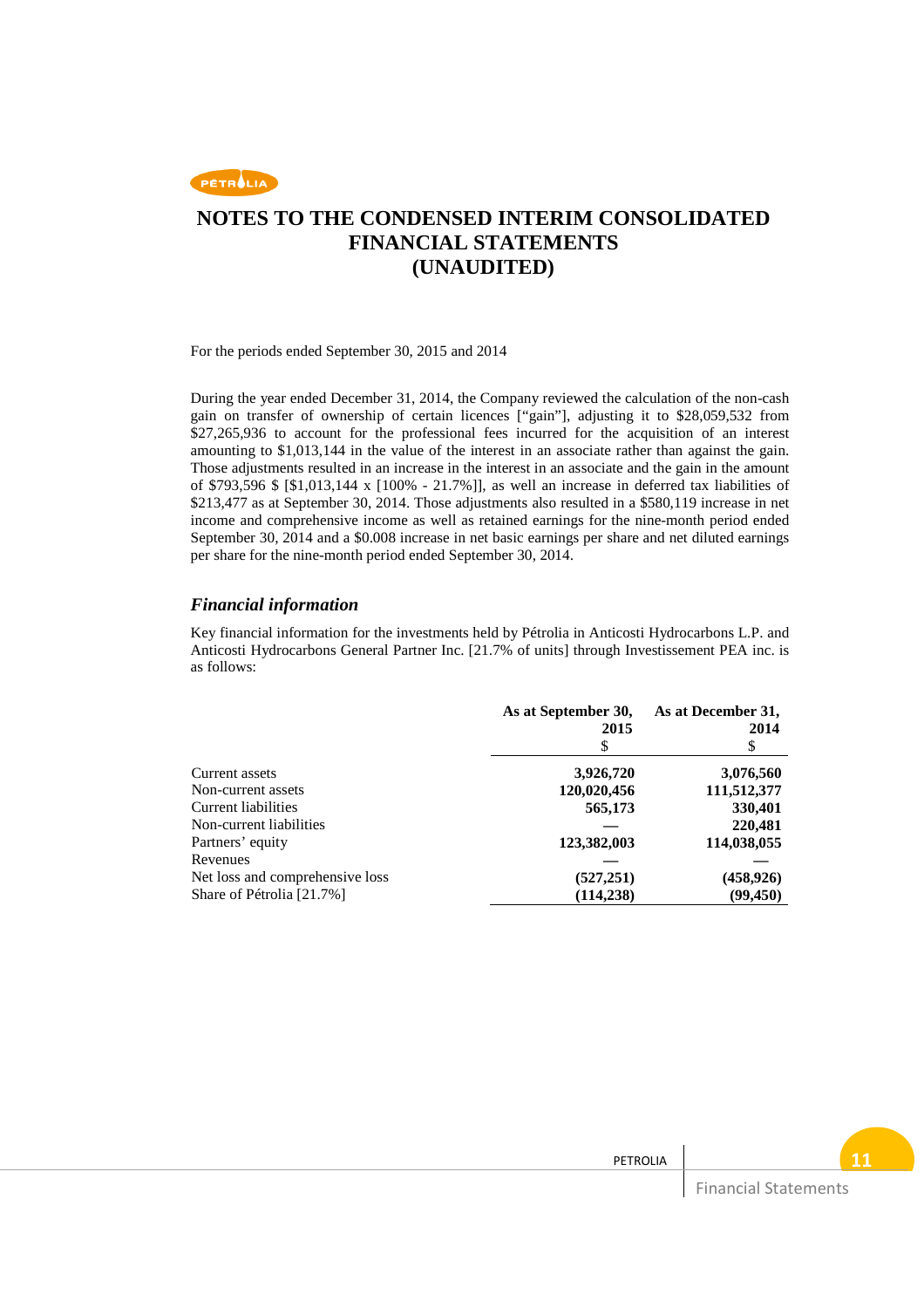

For the periods ended September 30, 2015 and 2014

## **6. PROPERTY, PLANT AND EQUIPMENT**

|                                 |        | <b>Leasehold</b>    | IT, office<br>and field | <b>Automotive</b> |                 |                      |              |
|---------------------------------|--------|---------------------|-------------------------|-------------------|-----------------|----------------------|--------------|
|                                 | Land   | <i>improvements</i> | equipment               | equipment         | <b>Reserves</b> | <b>Field offices</b> | <b>Total</b> |
|                                 | \$     | \$                  |                         | S                 | \$              | \$                   | \$           |
| Gross carrying amount           |        |                     |                         |                   |                 |                      |              |
| Balance as at                   |        |                     |                         |                   |                 |                      |              |
| December 31, 2014               | 75,434 | 585,928             | 320,865                 | 231,366           | 322,881         | 186,107              | 1,722,581    |
| <b>Additions</b>                |        | 41,026              |                         |                   |                 |                      | 41,026       |
| <b>Disposals</b>                |        | (286, 691)          |                         | (144,989)         |                 |                      | (431,680)    |
| Balance as at                   |        |                     |                         |                   |                 |                      |              |
| September 30, 2015              | 75,434 | 340,263             | 320,865                 | 86,377            | 322,881         | 186,107              | 1,331,927    |
| <b>Accumulated depreciation</b> |        |                     |                         |                   |                 |                      |              |
| Balance as at                   |        |                     |                         |                   |                 |                      |              |
| December 31, 2014               |        | 585,928             | 214,805                 | 173,423           | 148,984         | 78,612               | 1,201,752    |
| Disposals                       |        | (286,691)           |                         | (128, 820)        |                 |                      | (415, 511)   |
| Depreciation                    |        | 1,838               | 18,530                  | 10,953            | 26,085          | 16,124               | 75,530       |
| Balance as at                   |        |                     |                         |                   |                 |                      |              |
| September 30, 2015              |        | 301,075             | 233,335                 | 55,556            | 175,069         | 94,736               | 859,771      |
| Net carrying amount as at       |        |                     |                         |                   |                 |                      |              |
| <b>December 31, 2014</b>        | 75,434 |                     | 106,060                 | 57,943            | 173,897         | 107,495              | 520,829      |
| Net carrying amount as at       |        |                     |                         |                   |                 |                      |              |
| September 30, 2015              | 75,434 | 39,188              | 87,530                  | 30,821            | 147,812         | 91,371               | 472,156      |

## **7. EXPLORATION AND EVALUATION ASSETS**

## **Oil and gas properties**

| <b>Ouébec</b><br>Anticosti <sup>1</sup><br>742,103<br>Gastonguay<br>26,160<br>768,263<br>Gaspésia – Edgar – Marcel-<br>470.984<br>22,238<br>Tremblay<br>Gaspé <sup>1</sup><br>3,429,509<br>76,740<br>Matapédia<br>169,830<br>7,916<br>4,812,426<br>Total oil and gas properties<br>133,054 | December 31,<br>2014<br>\$ | <b>Write-offs</b> | <b>Additions</b><br>S | September 30,<br>2015 |
|--------------------------------------------------------------------------------------------------------------------------------------------------------------------------------------------------------------------------------------------------------------------------------------------|----------------------------|-------------------|-----------------------|-----------------------|
|                                                                                                                                                                                                                                                                                            |                            |                   |                       |                       |
|                                                                                                                                                                                                                                                                                            |                            |                   |                       |                       |
|                                                                                                                                                                                                                                                                                            |                            |                   |                       |                       |
|                                                                                                                                                                                                                                                                                            |                            |                   |                       |                       |
|                                                                                                                                                                                                                                                                                            |                            |                   |                       | 493,222               |
|                                                                                                                                                                                                                                                                                            |                            |                   |                       | 3,506,249             |
|                                                                                                                                                                                                                                                                                            |                            |                   |                       | 177,746               |
|                                                                                                                                                                                                                                                                                            |                            |                   |                       | 4,945,480             |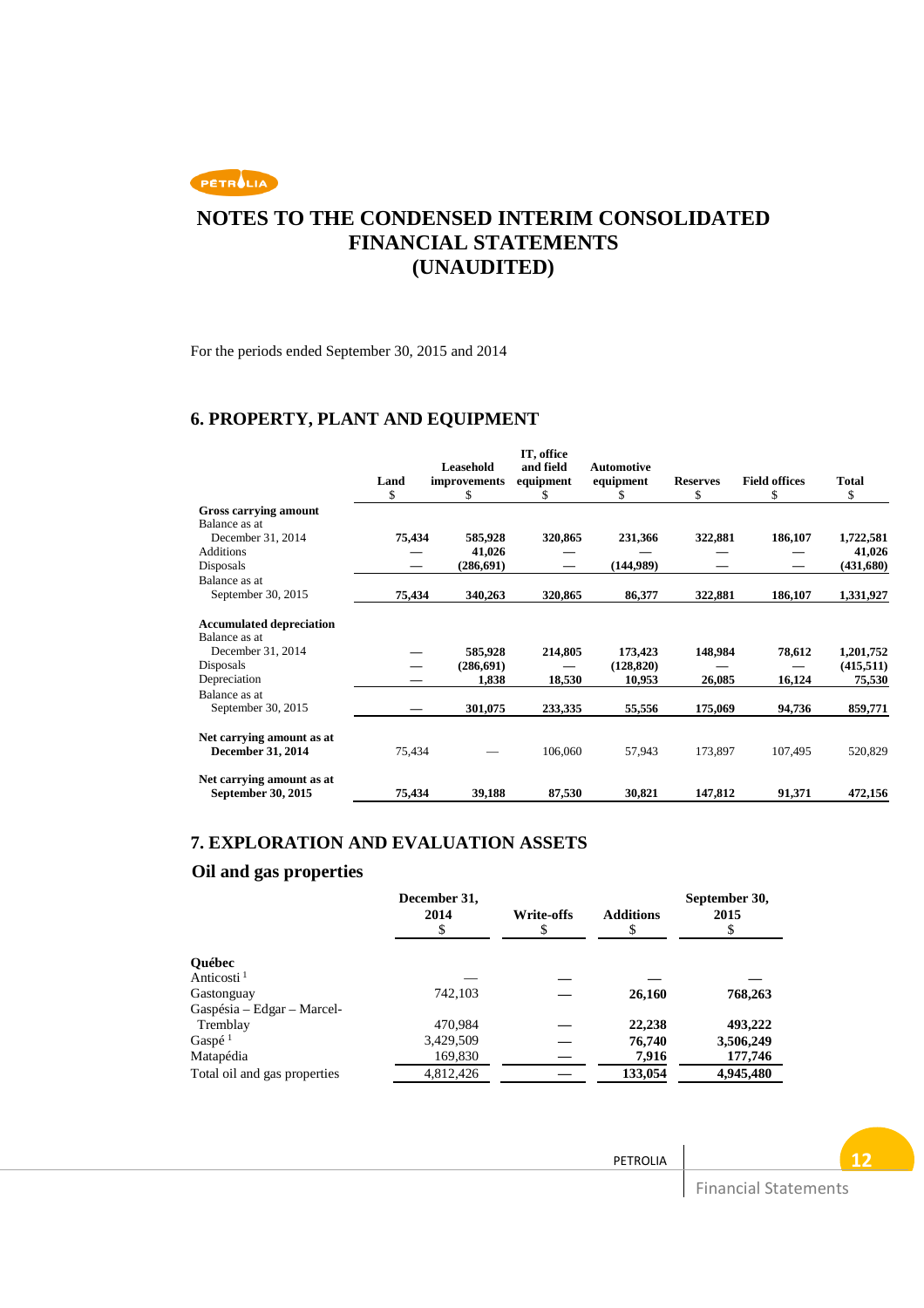

For the periods ended September 30, 2015 and 2014

### **Exploration expenses**

|                                   | December 31,<br>2014 | <b>Write-offs</b> | <b>Additions</b> | September 30,<br>2015 |
|-----------------------------------|----------------------|-------------------|------------------|-----------------------|
|                                   | \$                   | \$                | \$               | \$                    |
| Québec                            |                      |                   |                  |                       |
| Anticosti                         | 68,626               |                   | 41,050           | 109,676               |
| Gastonguay                        | 76,823               |                   | 78               | 76,901                |
| Gaspésia - Edgar - Marcel-        |                      |                   |                  |                       |
| Tremblay                          | 3,795,418            |                   | 332              | 3,795,750             |
| Gaspé                             | 3,020,632            |                   | 329,950          | 3,350,582             |
| <b>Bourque Project</b>            | 21,888,692           |                   | 265,829          | 22,154,521            |
| <b>Haldimand Project</b>          | 22,971,437           |                   | 3,912,700        | 26,884,137            |
| Tar Point Project No. 1           | 5,213,259            |                   | 29,799           | 5,243,058             |
| Matapédia                         | 1,205,258            |                   | 85               | 1,205,343             |
| <b>New Brunswick</b>              |                      |                   |                  |                       |
| Dalhousie                         |                      |                   |                  |                       |
|                                   | 58,240,145           |                   | 4,579,823        | 62,819,968            |
|                                   |                      |                   |                  |                       |
|                                   | December 31,         |                   |                  | September 30,         |
|                                   | 2014                 | <b>Write-offs</b> | <b>Additions</b> | 2015                  |
|                                   | \$                   | \$                | \$               | \$                    |
|                                   |                      |                   |                  |                       |
| <b>Deductions</b>                 |                      |                   |                  |                       |
| Exploration subsidies and partner |                      |                   |                  |                       |
| contributions:                    |                      |                   |                  |                       |
| Anticosti                         | 5,542                |                   | 306              | 5,848                 |
| Gastonguay                        | 19,020               |                   |                  | 19,020                |
| Gaspésia - Edgar - Marcel-        |                      |                   |                  |                       |
| Tremblay                          | 428,708              |                   | 33               | 428,741               |
| Gaspé                             | 704,459              |                   | 6,682            | 711,141               |
| <b>Bourque Project</b>            | 8,813,330            |                   | (78,904)         | 8,734,426             |
| <b>Haldimand Project</b>          | 11,325,425           |                   | 2,531,280        | 13,856,705            |
| Tar Point Project No. 1           | 1,051,685            |                   | 209              | 1,051,894             |
| Matapédia                         | 658,824              |                   |                  | 658,824               |
|                                   | 23,006,993           |                   | 2,459,606        | 25,466,599            |
| Revenue from oil reserve          |                      |                   |                  |                       |
| evaluation:                       |                      |                   |                  |                       |
| Gaspé                             |                      |                   |                  |                       |
| <b>Haldimand Project</b>          | 295,814              |                   | 15,537           | 311,351               |
| Total exploration expenses        | 34,937,338           |                   | 2,104,680        | 37,042,018            |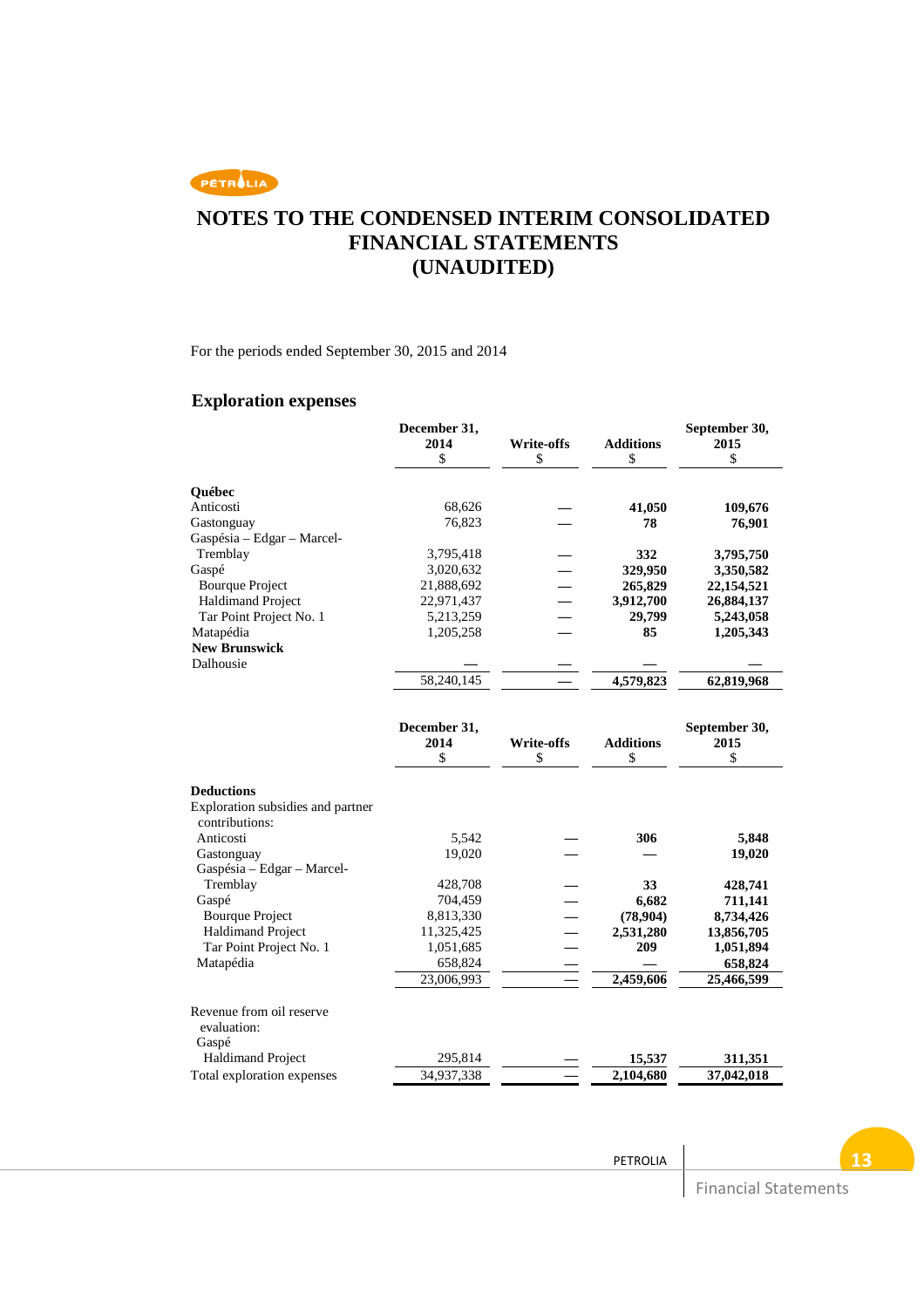

For the periods ended September 30, 2015 and 2014

### **Summary as at September 30, 2015**

|                                    | December 31,<br>2014    | Write-offs | <b>Additions</b>     | September 30,<br>2015   |
|------------------------------------|-------------------------|------------|----------------------|-------------------------|
| Properties<br>Exploration expenses | 4.812.426<br>34,937,338 |            | 133,054<br>2,104,680 | 4,945,480<br>37,042,018 |
| Exploration and evaluation assets  | 39,749,764              |            | 2,237,734            | 41,987,498              |

<sup>1</sup> These properties are subject to royalties should they become productive. To date, the Company has satisfied all required obligations, and only its future or potential obligations and special transactions during the year are described below.

#### **Exploration subsidies**

During the period ended September 30, 2015, the Company recorded a \$160,616 tax credit related to resources [December 31,  $2014 - 0$ \$] as a reduction of exploration expenses.

### **8. TRADE AND OTHER PAYABLES**

|                                          | As at September 30,<br>2015 | As at December 31,<br>2014 |
|------------------------------------------|-----------------------------|----------------------------|
|                                          | \$                          | \$                         |
| Trade payables and accrued liabilities   | 1,654,541                   | 4,478,660                  |
| Salaries, vacation pay and director fees | 339,120                     | 310,868                    |
| Guarantee deposit                        |                             | 232,500                    |
| Commodity taxes                          | 17,172                      |                            |
| Partners                                 | 9,842                       |                            |
| Advance from Anticosti Hydrocarbons L.P. |                             |                            |
| [note 13]                                | 78,231                      | 258,819                    |
| Contributions to associates [note 13]    | 21,682                      |                            |
|                                          | 2,120,588                   | 5,280,847                  |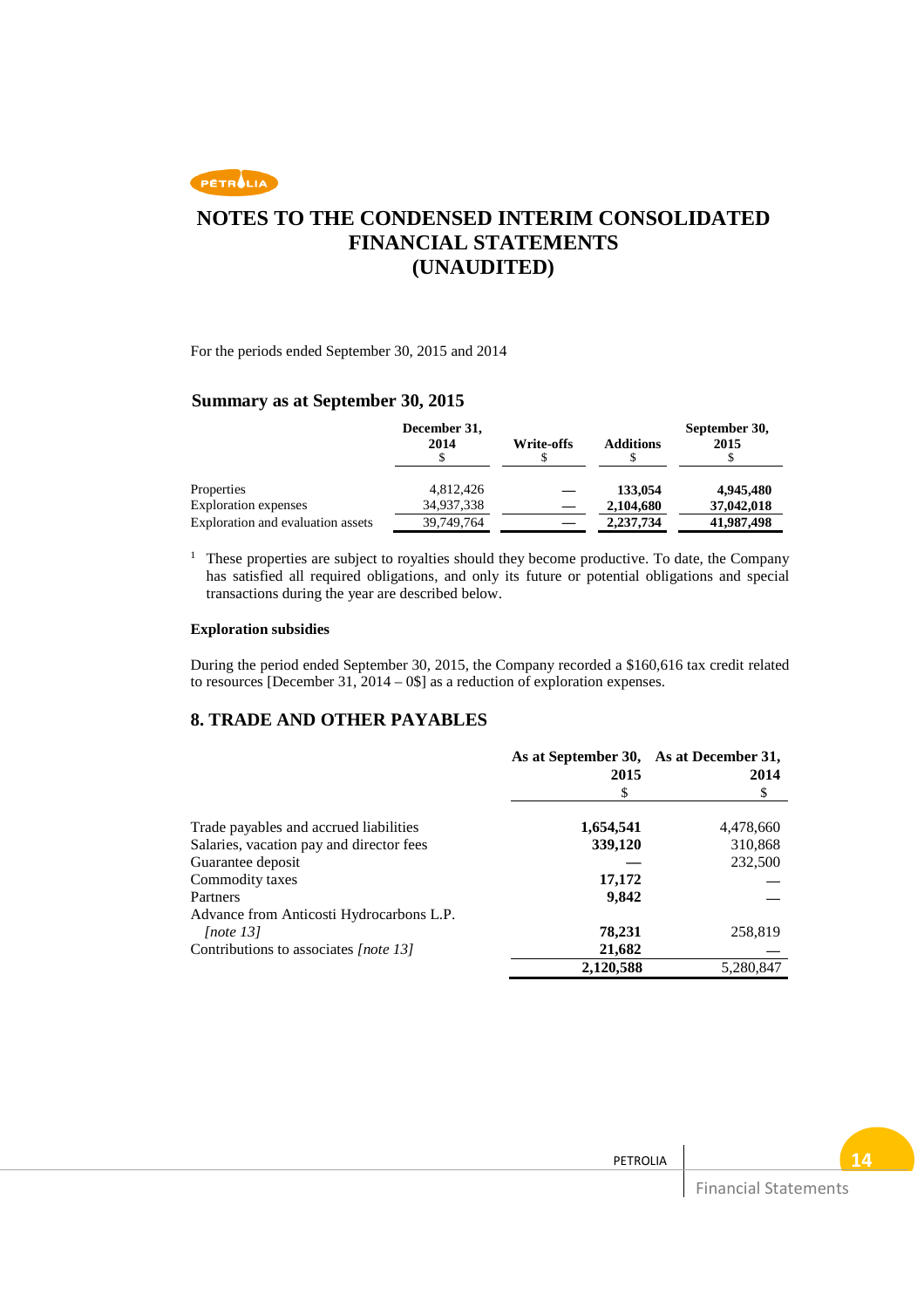

For the periods ended September 30, 2015 and 2014

### **9. BANK BORROWINGS**

|                                                                                                                                                                          | As at September 30, As at December 31,<br>2015<br>\$ | 2014<br>\$ |
|--------------------------------------------------------------------------------------------------------------------------------------------------------------------------|------------------------------------------------------|------------|
| Ford<br>Credit loan to<br>acquire automotive<br>equipment, repayable in \$600 monthly payments<br>of principal and interest at 2.5% and maturing on<br>November 4, 2019. | 28,479                                               | 33,299     |
| Less current portion                                                                                                                                                     | 6,568                                                | 6,448      |
|                                                                                                                                                                          | 21.911                                               | 26,851     |

#### **10. PROVISION FOR SITE RESTORATION**

Management calculates the total provision for future site restoration based on the Company's net share of the estimated costs of abandoning and restoring wells and facilities and the estimated timing of future costs to be incurred.

As at September 30, 2015, the total future estimated amount required to settle obligations related to site restoration, indexed at 2.5% [December 31, 2014 – 3.5%], stood at \$1,127,306 [December 31, 2014 – \$816,220]. The total future amount was discounted using a weighted average rate of 3% [December 31, 2014 – 5.25%] over a 20-year horizon [December 31, 2014 – 15-year horizon]. The total undiscounted amount of the estimated cash flows required to settle these obligations is \$1,134,875 [December 31, 2014 – \$922,375].

PETROLIA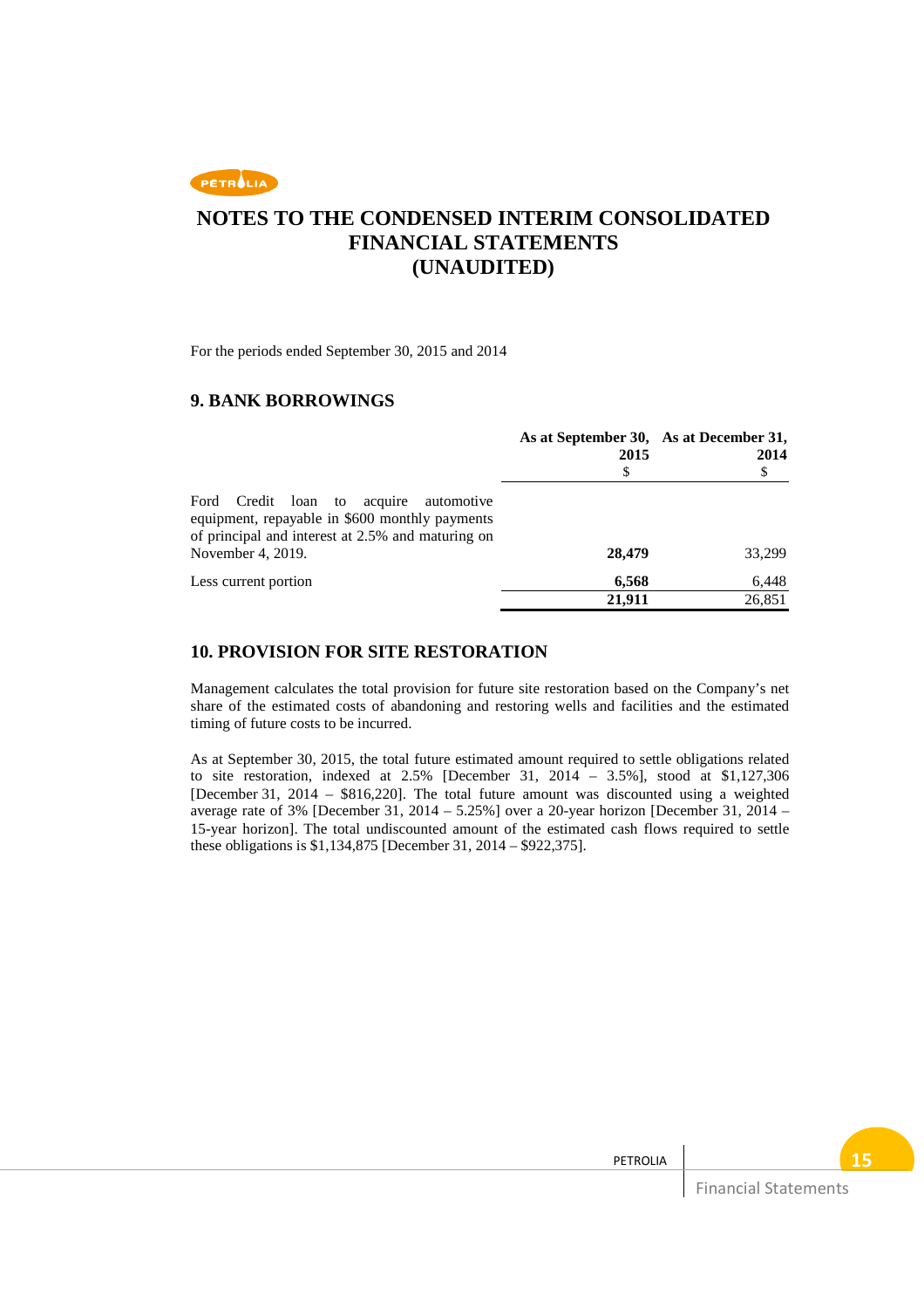

For the periods ended September 30, 2015 and 2014

The following table presents the reconciliation of the provision for site restoration:

|                                                      | As at September 30, As at December 31,<br>2015 | 2014              |
|------------------------------------------------------|------------------------------------------------|-------------------|
|                                                      | [9 months]<br>S                                | [12 months]<br>\$ |
| Balance, beginning of period<br>Liabilities incurred | 816,220                                        | 718,180<br>73,777 |
| Accretion expense                                    | 24,805                                         | 24,263            |
| Change in accounting estimates<br>Amount used        | 286,281                                        |                   |
| Balance, end of period                               | 1,127,306                                      | 816,220           |
| Current portion of liability                         |                                                |                   |
|                                                      | 1,127,306                                      | 816,220           |

During the period ended September 30, 2015, the Company reviewed the assumptions used in calculating the present value of the estimated future amount required to settle site restoration obligations. This change in accounting estimates resulted in a \$286,281 increase in the provision for site restoration and exploration and evaluation assets and a \$3,474 decrease in accretion expense for the nine-month period.

PETROLIA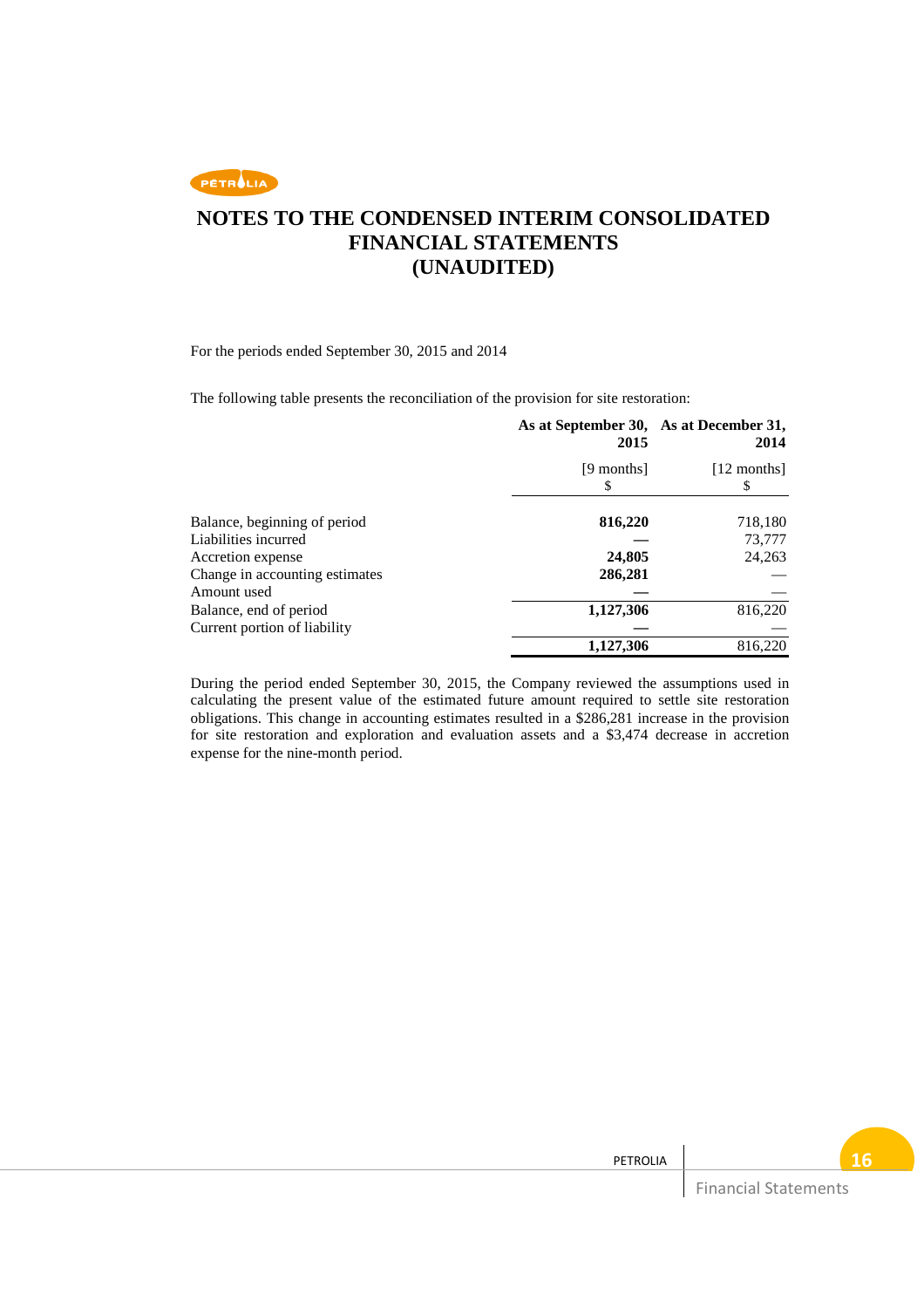# **NOTES TO THE CONDENSED INTERIM CONSOLIDATED FINANCIAL STATEMENTS (UNAUDITED)**

For the periods ended September 30, 2015 and 2014

### **11. SHARE CAPITAL**

#### **Authorized**

Unlimited number of common, participating, voting shares without par value.

|                                  | As at September 30, 2015<br>[9 months] |              | As at December 31, 2014<br>[12 months] |              |
|----------------------------------|----------------------------------------|--------------|----------------------------------------|--------------|
|                                  | <b>Number</b><br>of shares             | Amount<br>\$ | <b>Number</b><br>of shares             | Amount<br>\$ |
| <b>Issued</b>                    |                                        |              |                                        |              |
| Balance, beginning of period     | 77,616,695                             | 59, 307, 265 | 70,652,372                             | 54, 546, 758 |
| Share issuance:                  |                                        |              |                                        |              |
| Shares issued                    | 2,728,500                              | 1,609,815    | 6,949,323                              | 5,064,526    |
| Stock options exercised          |                                        |              | 15,000                                 | 7,500        |
| Issuance costs                   |                                        | (171, 847)   |                                        | (426, 158)   |
| Deferred tax related to issuance |                                        |              |                                        |              |
| costs                            |                                        | 48,164       |                                        | 114,639      |
| Balance, end of period           | 80, 345, 195                           | 60,793,397   | 77,616,695                             | 59, 307, 265 |

During the nine-month period ended September 30, 2015, the Company issued 2,728,500 flow-through shares under private placements for gross proceeds of \$2,182,800. A liability related to flow-through shares in the amount of \$572,985 was recognized in respect of these investments. Issuance costs of \$171,847 were paid in cash and recognized as a reduction in the Company's share capital.

### **Share-based payments**

On October 22, 2004, the Company adopted a stock option plan under which it can grant a maximum of 10% of the number of shares outstanding to its directors, officers, key employees and suppliers on a continuous basis. The exercise price of each option equals the market price on the day prior to the grant of the option. All options must be exercised no later than five years after the date of the grant. The options granted to directors vest immediately and for other participants, over a period of three years.

All share-based employee compensation will be settled in equity. The Company has no legal or constructive obligation to repurchase or settle the options.

PETROLIA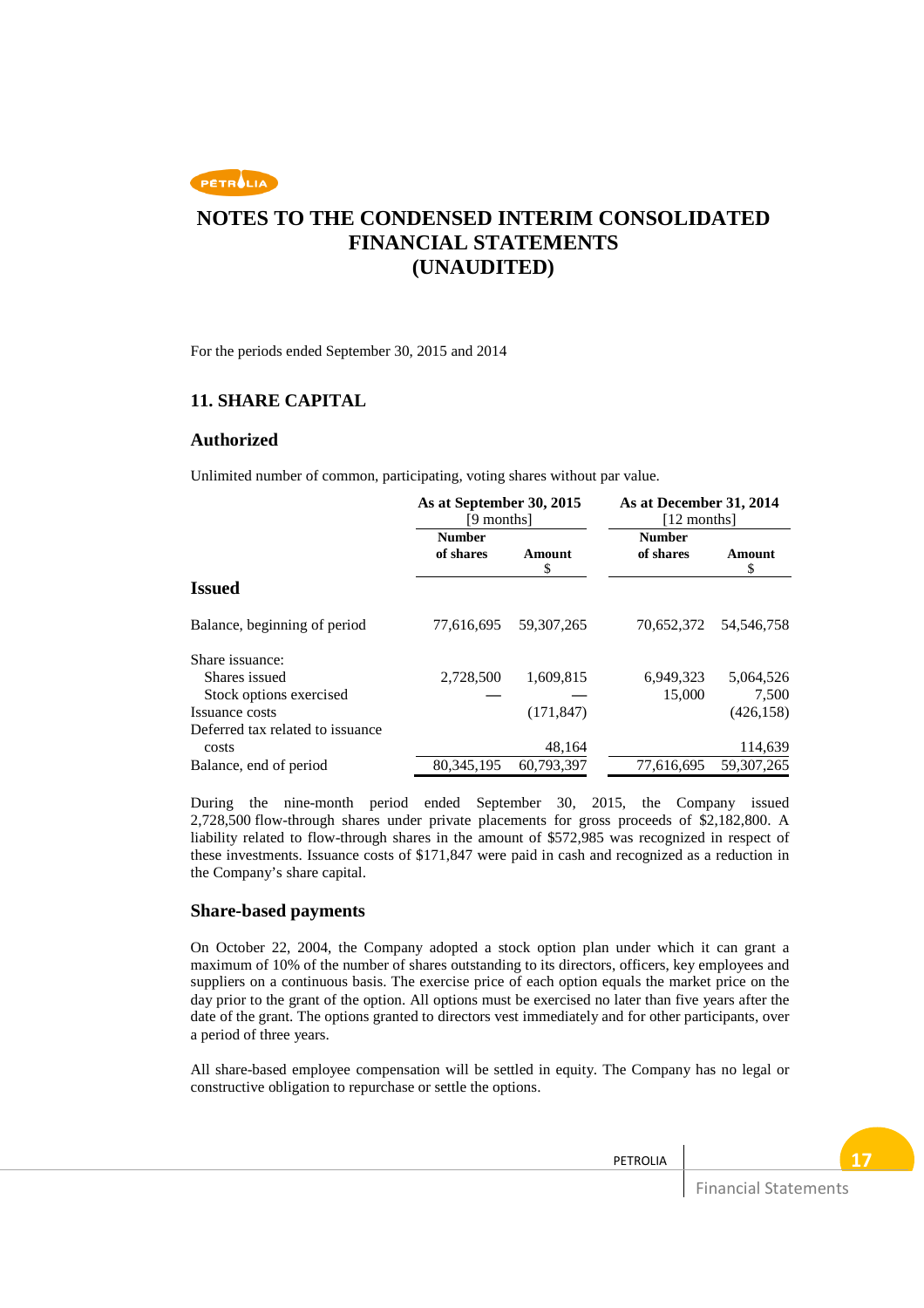

For the periods ended September 30, 2015 and 2014

The Company's stock options are detailed as follows for the reporting periods presented:

|                                   | As at September 30, 2015<br>[9 months] |                                                | As at September 30, 2014<br>[9 months] |                                                |
|-----------------------------------|----------------------------------------|------------------------------------------------|----------------------------------------|------------------------------------------------|
|                                   | Number of<br>options                   | Weighted<br>average<br>exercise<br>price<br>\$ | Number of<br>options                   | Weighted<br>average<br>exercise<br>price<br>\$ |
| Outstanding, beginning of period  | 7,522,500                              | 0.97                                           | 6,432,500                              | 1.07                                           |
| Granted<br>Exercised<br>Forfeited | 150,000<br>(265,000)                   | 0.56<br>0.99                                   | 405,000<br>(15,000)<br>(330,000)       | 0.67<br>0.50<br>1.10                           |
| Outstanding, end of period        | 7,407,500                              | 0.96                                           | 6,492,500                              | 1.01                                           |
| Exercisable                       | 6,000,000                              | 1.02                                           | 4,891,888                              | 1.03                                           |

### **12. EARNINGS (LOSS) PER SHARE**

Basic earnings (loss) per share is calculated by dividing net income (loss) for the fiscal year by the weighted average number of common shares outstanding during the period. In calculating diluted loss per share for the period ended September 30, 2015, potential common shares, such as certain options and warrants, were not included as they would have the effect of decreasing the loss per share, which would have an antidilutive effect.

Both basic and diluted earnings (loss) per share have been calculated using net income (loss) for the period as the numerator, therefore no adjustment to income (loss) was necessary. The weighted average number of common shares outstanding is increased by the weighted average number of additional common shares that would have been outstanding had all the potentially dilutive shares been converted.

PETROLIA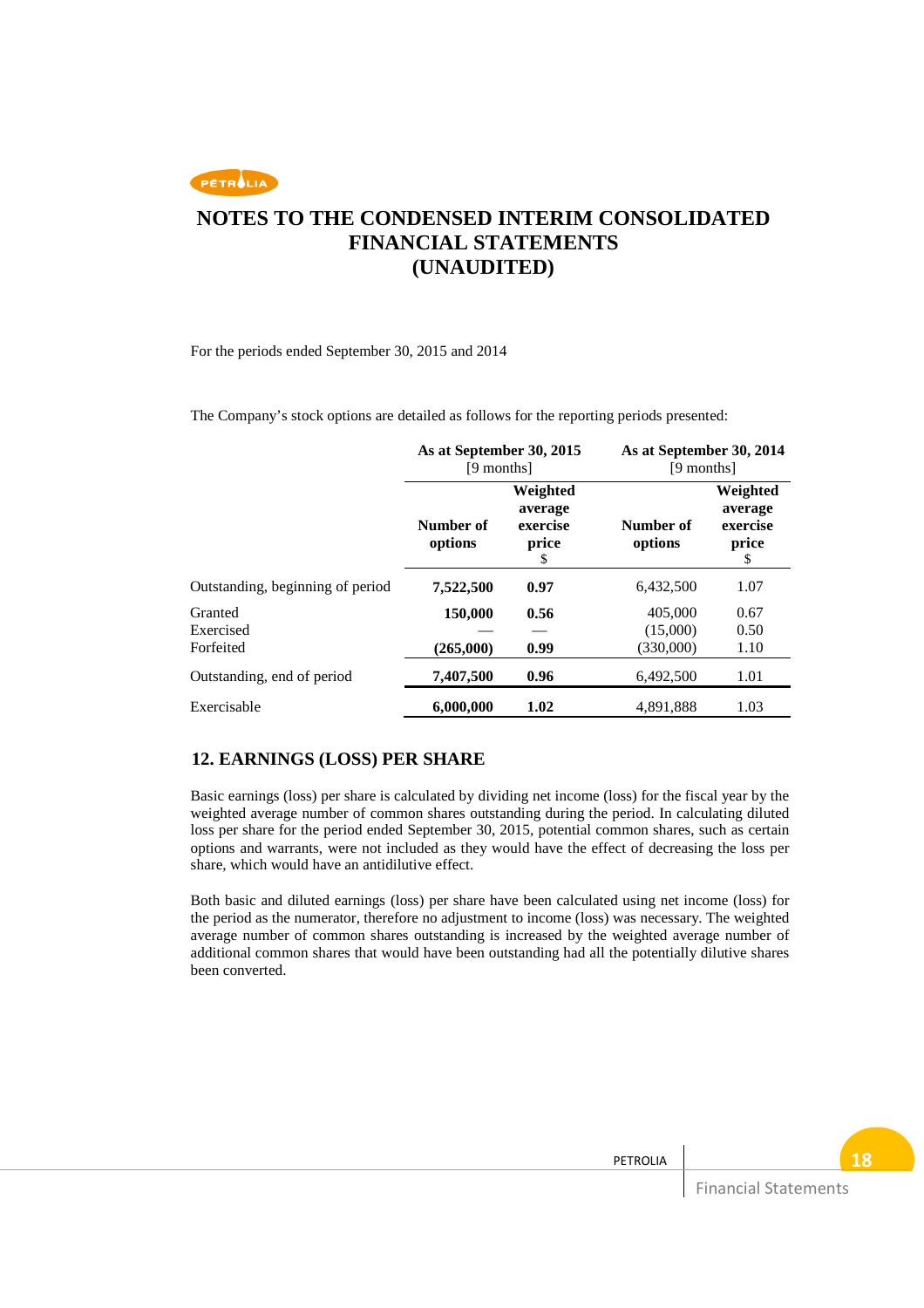# **NOTES TO THE CONDENSED INTERIM CONSOLIDATED FINANCIAL STATEMENTS (UNAUDITED)**

For the periods ended September 30, 2015 and 2014

|                                                                                         | As at September 30     |                        |                        | As at September 30     |
|-----------------------------------------------------------------------------------------|------------------------|------------------------|------------------------|------------------------|
|                                                                                         | 2015<br>[3 months]     | 2014<br>[3 months]     | 2015<br>[9 months]     | 2014<br>[9 months]     |
|                                                                                         |                        |                        |                        | [Restated]<br>[note 5] |
| Net income (loss)                                                                       | \$(406,862)            | \$(298,900)            | \$(855,414)            | \$18,502,753           |
| Weighted average number of shares -<br>basic<br>Dilutive effect of warrants and options | 80, 345, 195           | 72.329.039             | 78.980.945             | 72,329,039<br>328,972  |
| Weighted average number of diluted<br>shares                                            | 80, 345, 195           | 72,329,039             | 78,980,945             | 72,658,011             |
| Net earnings (loss) per share - basic<br>Net earnings (loss) per share - diluted        | \$(0.005)<br>\$(0.005) | \$(0.004)<br>\$(0.004) | \$(0.011)<br>\$(0.011) | \$0.256<br>\$0.255     |

During the quarter ended September 30, 2015, the Company reviewed the calculation of the deferred tax recovery, adjusting it to \$50,004 from \$142,786 for the first quarter of 2015 and to \$112,290 from \$239,773 for the second quarter of 2015. These adjustments resulted in increases in the deferred tax liability by \$92,782 as at March 31, 2015 and by \$126, 983 as at June 30, 2015 while the net loss increased and retained earnings decreased by these same amounts for the three-month periods ended March 31, 2015 and June 30, 2015. Those adjustments also increased net loss per share and net diluted loss per share by \$0.001 and \$0.002, respectively, for the three-month periods ended March 31, 2015 and June 30, 2015.

### **13. RELATED PARTY TRANSACTIONS**

The Company's related parties include other related parties and key management personnel, as described below.

None of the transactions involve special terms or conditions and no guarantees were given or received. Outstanding balances are usually settled in cash.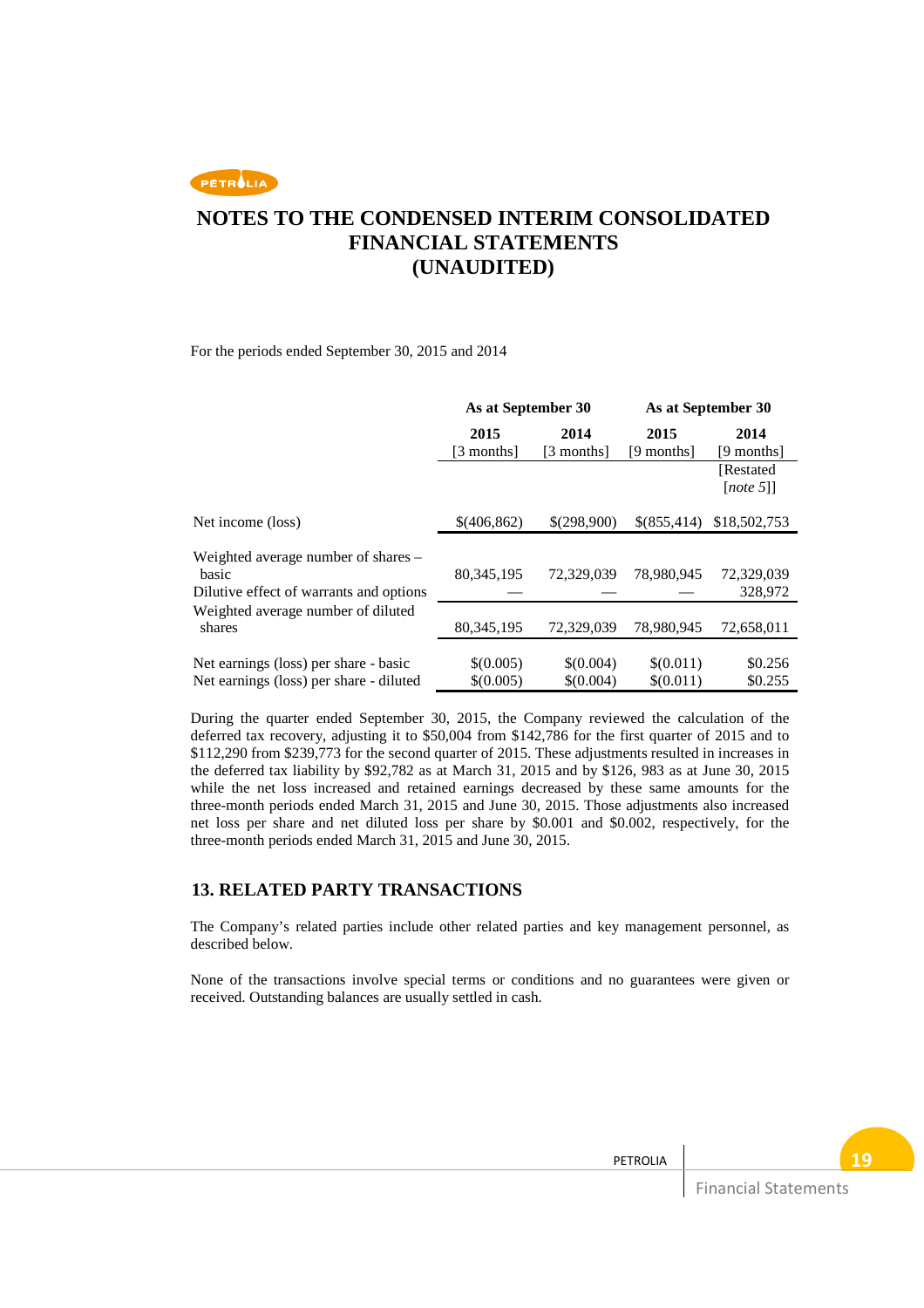

For the periods ended September 30, 2015 and 2014

### **Transactions with key management personnel**

Key management personnel compensation includes the following expenses:

|                                    | As at September 30,<br>2015<br>[9 months]<br>S | As at September 30,<br>2014<br>[9 months]<br>S |  |
|------------------------------------|------------------------------------------------|------------------------------------------------|--|
| Short-term employee benefits:      |                                                |                                                |  |
| Salaries and employee benefits     | 333,279                                        | 809,734                                        |  |
| <b>Termination benefit</b>         | 220,500                                        |                                                |  |
| Director fees                      | 105,472                                        | 93,700                                         |  |
| Total short-term employee benefits | 659,251                                        | 903,434                                        |  |
| Fees                               | 72,050                                         | 249,750                                        |  |
| Share-based compensation           | 53,281                                         | 192,715                                        |  |
| Total compensation                 | 784,582                                        | 1,345,899                                      |  |

During the periods ended September 30, 2015 and 2014, no options granted under the stock option plan were exercised by key management personnel.

#### **Related companies and other parties**

Transactions were carried out:

With an entity owned by a director:

|                                         | As at September 30, As at September 30,<br>2015<br>[9 months] | 2014<br>[9 months] |  |
|-----------------------------------------|---------------------------------------------------------------|--------------------|--|
| Comprehensive income:<br>Other expenses | 13,100                                                        | 22,500             |  |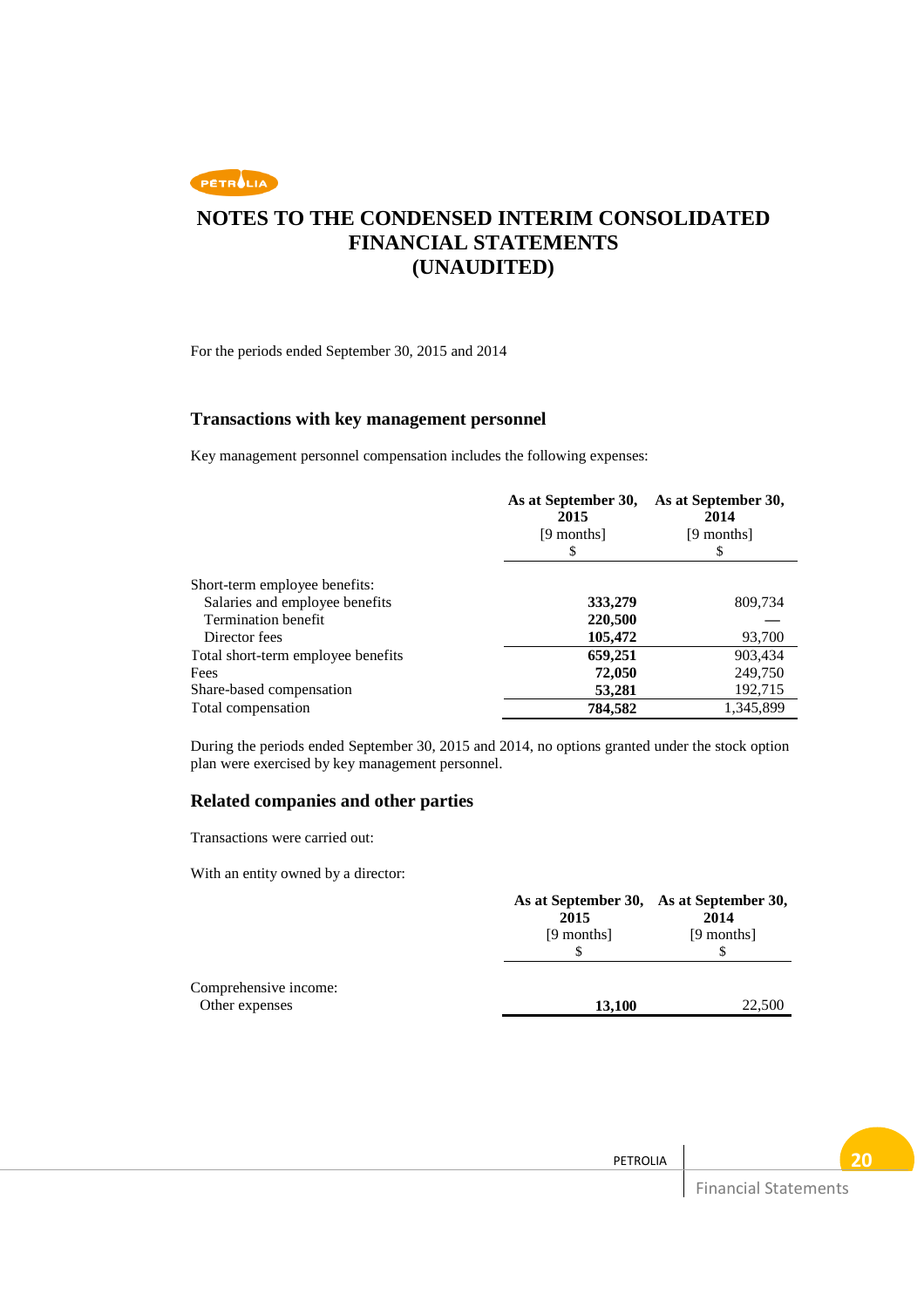## **NOTES TO THE CONDENSED INTERIM CONSOLIDATED FINANCIAL STATEMENTS (UNAUDITED)**

For the periods ended September 30, 2015 and 2014

With an associate:

|                                             | 2015<br>[9 months] | As at September 30, As at September 30,<br>2014<br>[9 months]<br>S |  |
|---------------------------------------------|--------------------|--------------------------------------------------------------------|--|
| Comprehensive income:<br>Project management | 97,770             | 69,190                                                             |  |

As at September 30, 2015, an amount of \$21,211 [December 31, 2014 – \$16,786] was receivable from Anticosti Hydrocarbons General Partner Inc., while an amount of \$1,395 [December 31, 2014 – nil] was receivable from Anticosti Hydrocarbons L.P.

In addition, as at September 30, 2015, a contribution of \$11,420 [December 31, 2014 – nil] was payable to Anticosti Hydrocarbons L.P., while a contribution of \$10,262 [December 31, 2014 – nil] was payable to Anticosti Hydrocarbons General Partner Inc.

As at September 30, 2015, Anticosti Hydrocarbons L.P. provided a non-interest bearing advance without repayment terms in the amount of \$78,321 [December 31, 2014 – \$258,819] to the Company. The advanced funds are earmarked for exploration activities scheduled for the next three months.

These transactions were in the normal course of business and measured at the exchange amount, which is the amount of consideration established and agreed to by the related parties.

#### **14. FINANCIAL INSTRUMENTS**

Cash and cash equivalents are measured at fair value. The classification of financial instruments as well as their carrying amounts and fair values are presented in the table below:

|                                                     | September 30, 2015                                                                     |         |             |                                   |                             |                            |
|-----------------------------------------------------|----------------------------------------------------------------------------------------|---------|-------------|-----------------------------------|-----------------------------|----------------------------|
|                                                     | <b>Fair value</b><br>through profit Loans and<br><b>Held</b> to<br>maturity<br>or loss |         | receivables | Other<br>financial<br>liabilities | Total<br>carrying<br>amount | <b>Total fair</b><br>value |
| <b>Financial asset</b><br>Cash and cash equivalents |                                                                                        | 263,518 |             |                                   | 263.518                     | 263.518                    |

PETROLIA

Financial Statements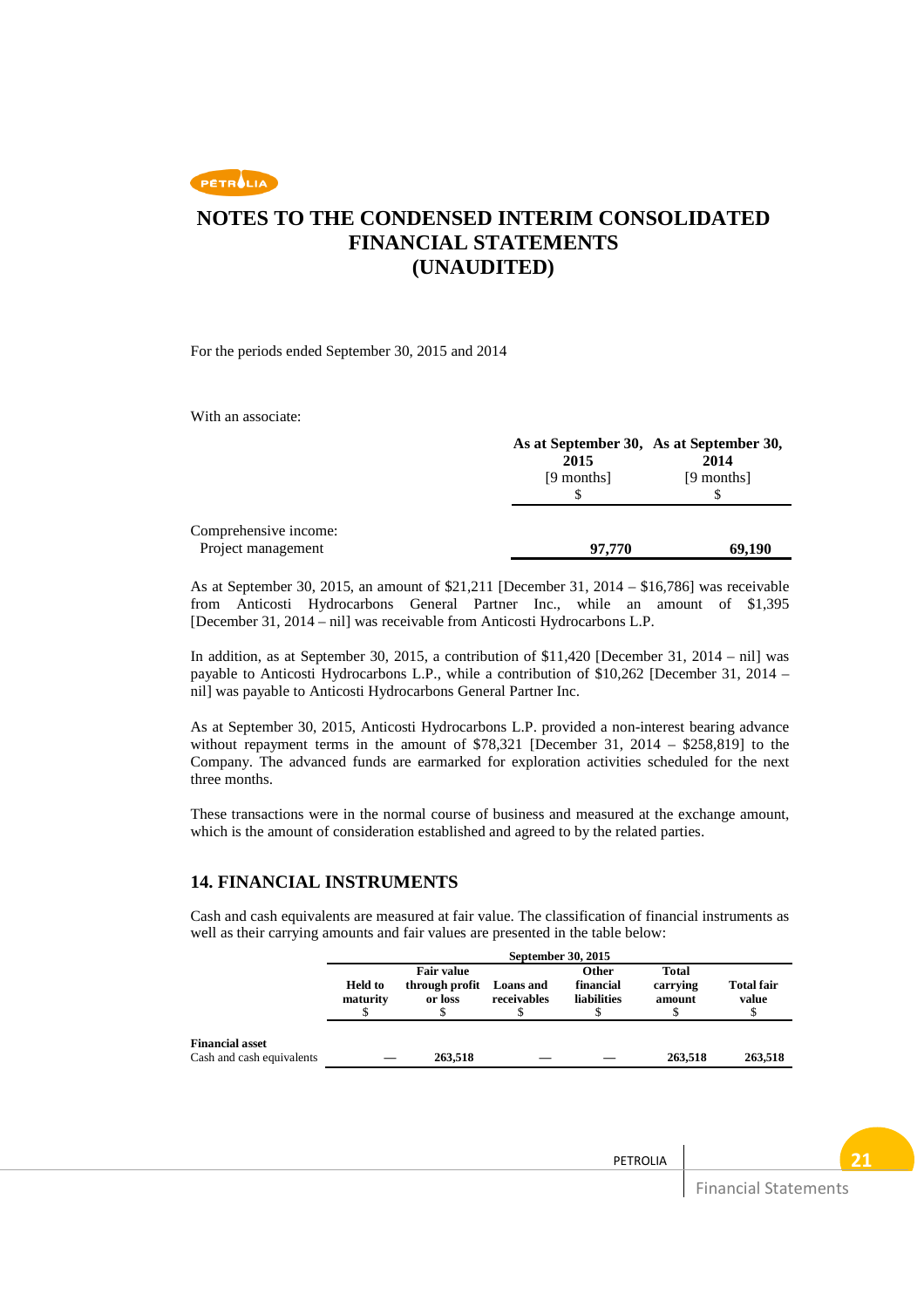# **NOTES TO THE CONDENSED INTERIM CONSOLIDATED FINANCIAL STATEMENTS (UNAUDITED)**

For the periods ended September 30, 2015 and 2014

|                                                     | <b>December 31, 2014</b>                                                     |           |                                                                      |  |                             |                            |
|-----------------------------------------------------|------------------------------------------------------------------------------|-----------|----------------------------------------------------------------------|--|-----------------------------|----------------------------|
|                                                     | <b>Fair value</b><br>through profit<br><b>Held to</b><br>maturity<br>or loss |           | <b>Other</b><br>financial<br>Loans and<br>receivables<br>liabilities |  | Total<br>carrying<br>amount | <b>Total fair</b><br>value |
| <b>Financial asset</b><br>Cash and cash equivalents |                                                                              | 4,871,507 |                                                                      |  | 4,871,507                   | 4,871,507                  |

### **15. CONTINGENCIES**

### **Financing**

The Company is financed in part by the issue of flow-through shares. However, although it has taken all the necessary measures in this regard, there is no guarantee that the funds spent by the Company regarding these shares will be deemed eligible by tax authorities in the event of an audit. Refusal of certain expenses by the tax authorities would have a negative tax impact for investors. Exploration work commitments that are not respected are subject to a combined tax rate of 26.9% (Canada and Québec). During the nine-month period ended September 30, 2015, the Company received an amount of \$2,182,800 [December 31, 2014 – \$2,506,924] following flow-through private placements for which it renounced the tax deductions in the amount of \$572,985. This amount must be incurred by December 31, 2016. As at September 30, 2015, the balance of eligible expenses to be incurred was \$1,660,428 [December 31, 2014 – \$368,004].

### **Environment**

The Company's operations are regulated by governmental laws relating to environmental protection. Environmental consequences are difficult to predict, whether in terms of their outcomes, timing or impact. Currently, to the best of management's knowledge, the Company is operating in compliance with current legislation. The Company is currently in the process of renewing the guarantees provided to the Ministère des Ressources naturelles to secure the completion of certain site closures.

Financial Statements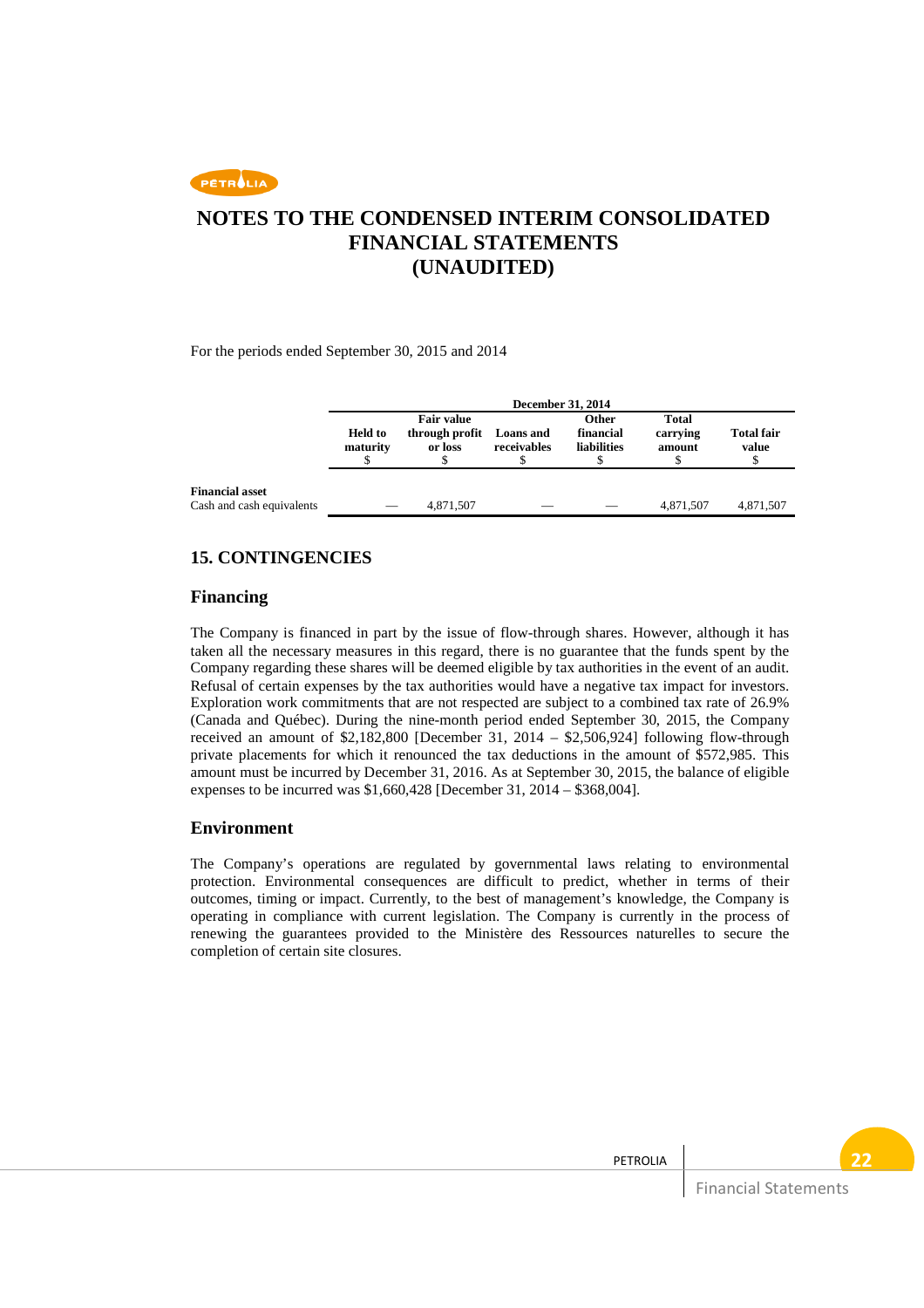

For the periods ended September 30, 2015 and 2014

### **16. SUPPLEMENTAL CASH FLOW INFORMATION**

### **Items not affecting cash and cash equivalents**

|                                                             | 2015<br>[9 months]<br>\$ | 2014<br>[9 months]<br>S |
|-------------------------------------------------------------|--------------------------|-------------------------|
| Receivables related to exploration and evaluation assets    | (200, 598)               | (462, 916)              |
| Trade payables related to exploration and evaluation assets | 2,786,643                | (1,331,147)             |
| Acquisition of property, plant and equipment included under |                          |                         |
| trade payables                                              | (27, 278)                |                         |
| Contributions payable to associates                         | (21,682)                 |                         |
| <b>Other information</b>                                    |                          |                         |
| Interest paid                                               | 582                      | 89,833                  |
| Interest received                                           | 23,560                   | 23,119                  |

## **Cash and cash equivalents comprise:**

|                                                           |            | September 30, September 30, |
|-----------------------------------------------------------|------------|-----------------------------|
|                                                           | 2015       | 2014                        |
|                                                           | [9 months] | [9 months]                  |
|                                                           |            |                             |
| Cash                                                      | 672,338    | 789.381                     |
| Guaranteed investment certificates (redeemable on demand) | 1,251,608  | 5,254,331                   |
|                                                           | 1,923,946  | 6,043,712                   |

PETROLIA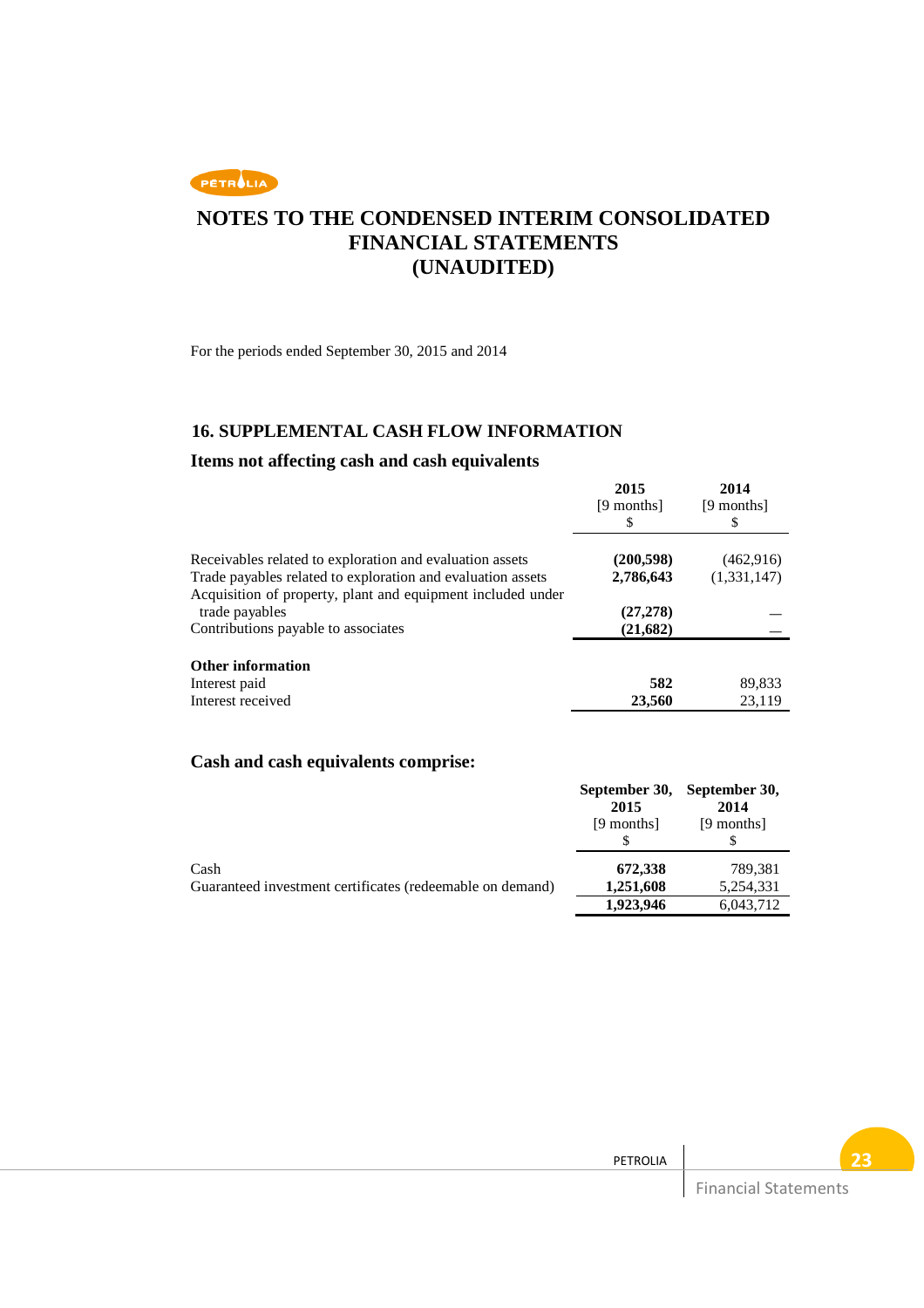

For the periods ended September 30, 2015 and 2014

### **17. SUBSEQUENT EVENTS**

On November 4, 2015, the Company confirmed the closing of a private placement, issuing 3,825,000 flow-through shares at \$0.40 per share for gross proceeds of \$1,530,000. In consideration of the services provided in connection with this private placement, intermediary fees in the amount of \$91,800 were paid in cash and recognized as a reduction in the Company's share capital.

On November 6, 2015, the Company completed a second private placement, issuing 8,005,000 units to Ressources Québec inc. and 245,000 units to certain directors at \$0.36 per unit, for gross proceeds of \$2,970,000. Each unit comprises one common share and half a warrant. Each whole warrant entitles the holder to buy a common share at the price of \$0.54 during the 36 months following the closing of this private placement.

Also, on November 6, 2015, Ressources Québec inc. and TUGLIQ Énergie corp. invested \$918,200 and \$1,350,000 in cash, respectively, in consideration of an interest in the four licences related to the Bourque property held by the Company.

PETROLIA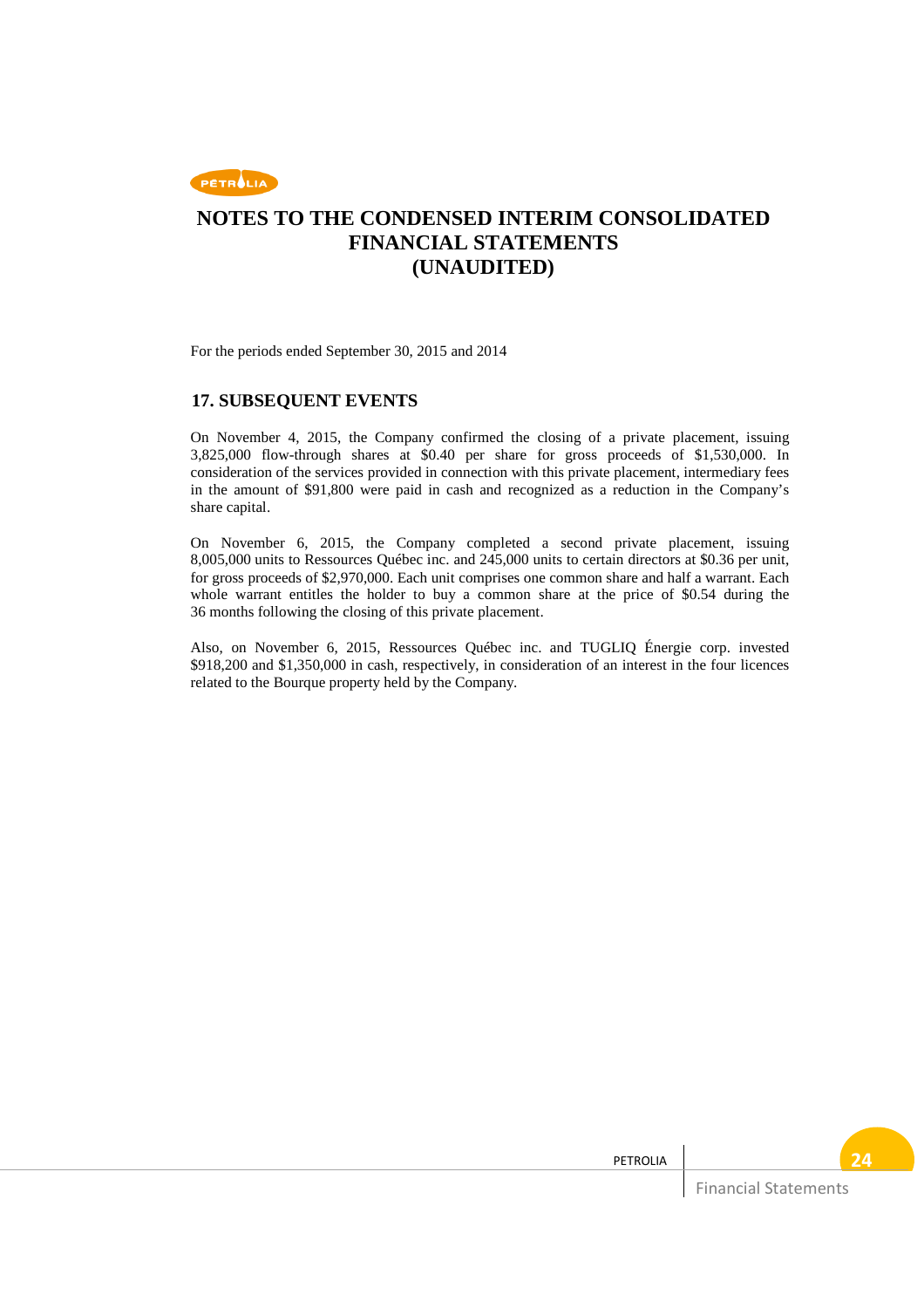



## **ADMINISTRATIVE AND OPERATING EXPENSES**

For the periods ended September 30 **Schedule A**

|                                                               | 2015       | 2014       | 2015       | 2014              |
|---------------------------------------------------------------|------------|------------|------------|-------------------|
|                                                               | [3 months] | [3 months] | [9 months] | [9 months]        |
|                                                               | \$         | \$         | \$         | \$                |
| <b>Administrative expenses</b>                                |            |            |            |                   |
| Share-based compensation                                      |            |            | 53,281     | 192,715           |
| Salaries and employee benefits                                | 189,026    | 234,267    | 598,493    | 903,637           |
| Fees                                                          | 21,450     | 42,000     | 72,050     | 249,750           |
| Insurance                                                     | 12,942     | 13,051     | 40,795     | 41,454            |
| Maintenance and office supplies                               | 16,513     | 27,684     | 59,986     | 85,345            |
| Board of Directors fees                                       | 52,567     | 58,010     | 137,156    | 140,419           |
| Shareholder reporting                                         | 7,363      | 6,242      | 74,471     | 88,994            |
| Rent                                                          | 28,581     | 29,149     | 91,101     | 109,275           |
| Amortization of deferred lease inducements                    | (6, 850)   | (6, 850)   | (20, 550)  | (20, 550)         |
| Promotion and entertainment                                   | 2,057      | 20,024     | 12,946     | 90,018            |
| Travel                                                        | 14,086     | 25,757     | 50,072     | 132,618           |
| Professional services                                         | 9,949      | 38,169     | 116,790    | 349,546           |
| Telecommunications                                            | 6,021      | 6,877      | 16,793     | 16,232            |
| Depreciation of property, plant and equipment                 | 6,090      | 18,575     | 17,840     | 80,400            |
| Gain on disposal of property, plant and equipment             | (6, 144)   |            | (3, 467)   |                   |
| Reversal of a provision                                       | (51, 525)  |            | (51, 525)  |                   |
| Other expenses                                                | 6,910      | 5,998      | 10,502     | 19,493            |
| Total administrative expenses before re-invoicing             |            |            |            |                   |
| of expenses                                                   | 309,036    | 518,953    | 1,276,734  | 2,479,346         |
| Re-invoicing of expenses                                      | (57, 161)  | (69, 827)  | (145,210)  | (135, 024)        |
|                                                               | 251,875    | 449,126    | 1,131,524  | 2,344,322         |
|                                                               |            |            |            |                   |
|                                                               |            |            |            | <b>Schedule B</b> |
| <b>Operating expenses</b>                                     |            |            |            |                   |
| Share-based compensation                                      | 23,333     |            | 23,333     |                   |
| Salaries and employee benefits                                | 246,529    | 282,307    | 1,030,076  | 875,288           |
| Insurance                                                     | 505        | 381        | 1,332      | 1,257             |
| Maintenance and office supplies                               | 41         | 9,482      | 443        | 32,594            |
| Travel                                                        | 6,029      | 10,294     | 13,660     | 48,083            |
| Training                                                      |            | 3,130      | 12,132     | 4,627             |
| Rent                                                          | 39,865     | 39,486     | 119,084    | 120,158           |
| Professional services                                         |            | 8,650      | 16,323     | 18,650            |
| Telecommunications                                            | 1,031      | 1,208      | 3,064      | 3,365             |
| Depreciation of property, plant and equipment                 | 18,978     | 33,954     | 55,690     | 137,665           |
| Loss on disposal of property, plant and equipment             |            |            | 2,188      |                   |
| Other expenses                                                | 183        |            | 3,660      | 5,973             |
| Total administrative expenses before re-invoicing of          |            |            |            |                   |
| expenses and transfer to exploration and evaluation<br>assets | 336,494    | 388,892    | 1,280,985  | 1,247,660         |
| Re-invoicing of expenses                                      | (178, 569) | (220, 191) | (440, 559) | (379, 035)        |
| Transfer to exploration and evaluation assets                 | (157, 925) | (168, 701) | (840, 426) | (868, 625)        |
|                                                               |            |            |            |                   |

PETROLIA